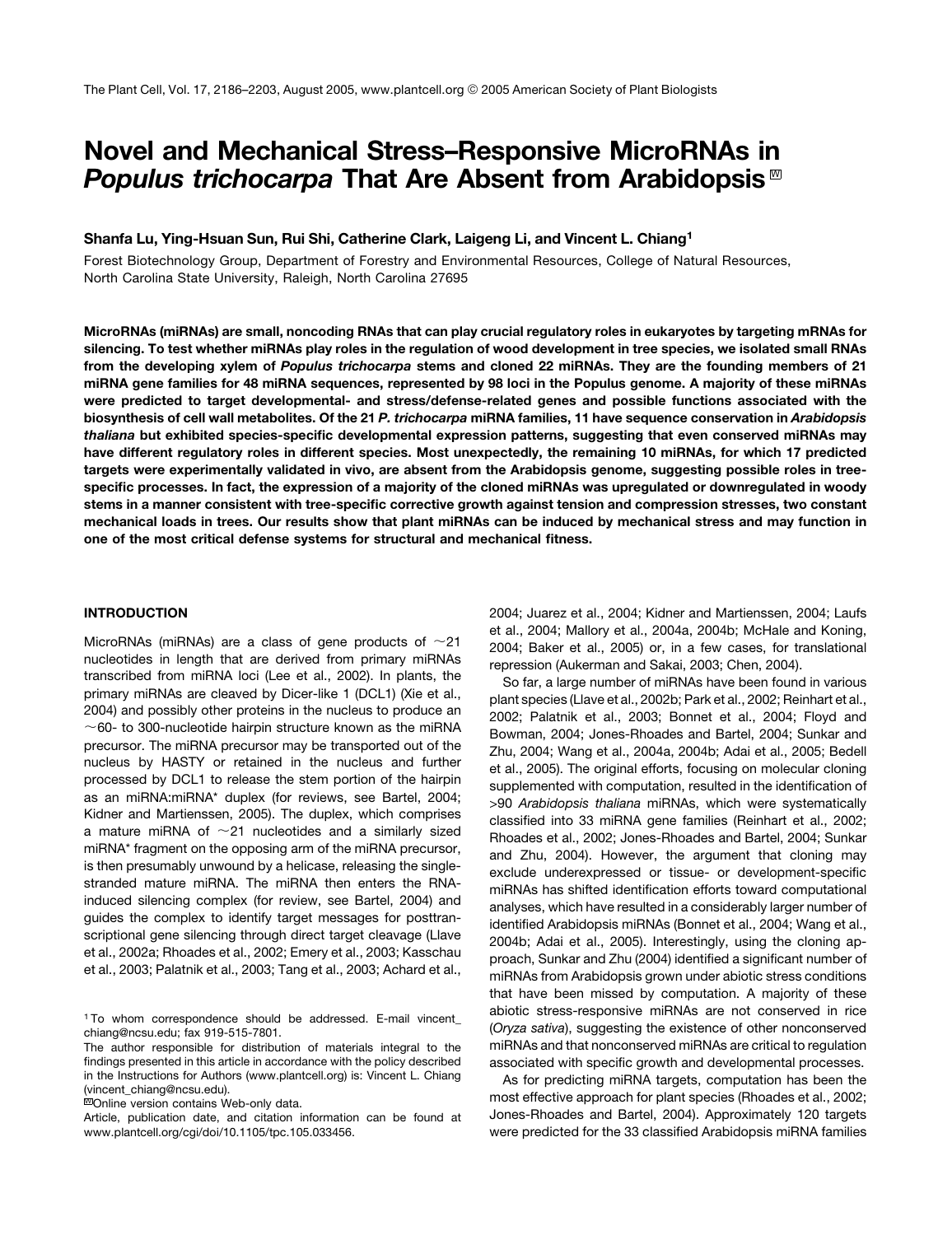(Reinhart et al., 2002; Rhoades et al., 2002; Jones-Rhoades and Bartel, 2004; Sunkar and Zhu, 2004). Of the predicted targets of the first 14 Arabidopsis miRNA families, 70% are transcription factor genes (Rhoades et al., 2002), representing one of the most important discoveries associated with plant miRNA function. These transcription factor genes include those encoding SQUAMOSA PROMOTER BINDING PROTEIN-LIKE, MYB, NAC, HD-Zip, and SCARECROW-LIKE proteins that have known or putative roles in plant development. However, as more nonconserved miRNAs are being identified, the diversity of target genes also expands beyond the dominating transcription factor genes to include classes associated with other metabolic and cellular processes (Eckardt, 2004; Sunkar and Zhu, 2004). The large number of nonconserved miRNAs from Arabidopsis under abiotic stress (Sunkar and Zhu, 2004) is an important discovery providing direct evidence for the involvement of miRNAs in specialized plant processes. This observation lends support to the notion that miRNA networks may also modulate speciesspecific processes such as wood formation in trees.

Long-term deposition in trees of secondary xylem, or wood, provides strength to support the tremendous crown structures. In addition, trees constantly develop specialized woody tissues, termed ''reaction wood,'' to correct inclined branch and stem growth as a result of mechanical stimuli/loads generated by, for example, wind and gravity (Sinnott, 1952; Barnett, 1981; Timell, 1986). This corrective growth is a result of coordinately enhanced development of strength-contributing cells and wall metabolites (Wardrop and Davies, 1964; Scurfield, 1973; Barnett, 1981; Timell, 1986) and is one of the most critical defense systems in the long-term growth of woody species. However, little is known about the underlying genetic regulation of this remarkable defense system or of wood formation in general. To gain a better understanding of these tree-specific processes that likely require the coordinated regulation of many genes, we investigated the miRNA networks in stem xylem tissues of the Nisqually-1 clone of *Populus trichocarpa*.

### **RESULTS**

### Cloning of miRNAs from Developing Secondary Xylem of P. trichocarpa Stems

Small RNAs with sizes of 16 to 36 nucleotides were gel purified from total RNA isolated from developing secondary xylem of *P. trichocarpa* stems. RNAs were end modified and ligated with adaptors for unidirectional polarity, RT-PCR amplified, concatamerized, and cloned into a library as described by Lau et al. (2001), Lagos-Quintana et al. (2002), and Elbashir et al. (2001). A total of 379 individual clones were isolated and sequenced, yielding 898 sequences. BLAST analyses against the GenBank and the *P. trichocarpa* genome databases showed that 809 of these sequences, which were not further analyzed, correspond to known noncoding rRNAs, tRNAs, and small nuclear RNAs and to those associated with retrotransposons or transposons. The 89 remaining sequences, of which 30 are located in various proteincoding genes and 59 in the intergenic regions, were subjected to detailed characterization. The Populus genome fragments  $(\sim]600$  nucleotides) surrounding these small RNA sequences were used to predict the secondary structure using the mfold program (Zuker, 2003). No hairpin structure could be identified for 66 of the 89 RNAs analyzed, and as such, these 66 small RNAs could not be considered as miRNAs. They could, however, be produced after the cleavage of double-stranded RNAs following processes similar to the biogenesis of small interfering RNAs (siRNAs) (Bartel, 2004) and therefore were considered as endogenous putative siRNAs (see Supplemental Table 1 online).

The remaining 23 unique sequences were found capable of forming stable stem-loop structures in their precursor sequences (Figure 1; see Supplemental Table 2 online). One of them is miR160\*, which we do not consider a miRNA. The other 22 are likely miRNAs (denoted as ptr-miRNAs, Tables 1 and 2), of which 11 (belonging to 10 families) are either identical or highly similar in sequence to the reported Arabidopsis miRNAs (Park et al., 2002; Reinhart et al., 2002; Rhoades et al., 2002; Palatnik et al., 2003; Jones-Rhoades and Bartel, 2004; Sunkar and Zhu, 2004). The other 11 are novel miRNAs.

### Conserved miRNAs and P. trichocarpa miRNAs That Are Absent from Arabidopsis

Next, we analyzed whether these 11 novel miRNAs are also in the Arabidopsis genome. By allowing zero to three nucleotide substitutions, the sequences of these 11 ptr-miRNAs were searched against the Arabidopsis genome to identify their Arabidopsis homologs and the surrounding genomic sequences. Analysis of the ptr-miRNA sequence-containing loci in Arabidopsis by the mfold program resulted in the identification of only one distinct hairpin precursor structure (see Supplemental Table 2 online), which harbors three mismatched ptr-miR472a sequences (Table 1). Therefore, together with the ptr-miR472a, we identified 12 miRNAs (belonging to 11 families) conserved between Populus and Arabidopsis.

Using the hairpin precursor structure as a criterion, we found that, under the search algorithm with the highest (0) mismatch stringency, the remaining 10 of the 22 cloned Populus miRNAs could not be identified in the Arabidopsis genome (Table 2). This cannot be attributed to an incomplete Arabidopsis genome sequence but was thought to be the result of the high search stringency. Indeed, a majority of the known Arabidopsis and rice miRNA homologs exhibit zero to two nucleotide mismatches, and normally a nucleotide mismatch of two is the score cutoff applied to computational identification of conserved miRNA sequences across species (Jones-Rhoades and Bartel, 2004). However, lowering the search stringency progressively to allow up to three mismatches relative to the Populus miRNA sequences also led to the same conclusion that homologs to these 10 ptr-miRNAs are absent from Arabidopsis. Taken together, 12 of the 22 miRNAs cloned in this study are conserved between Arabidopsis and Populus, and the other 10 appear to be missing from Arabidopsis. Using the same algorithm, we then searched the rice genome (*O. sativa* ssp *japonica* cv Nipponbare; http:// www.tigr.org/tdb/e2k1/osa1/index.shtml) and found that, among the 10 ptr-miRNAs that are absent from Arabidopsis, only three (ptr-miR473a, ptr-miR478a, and ptr-miR482) are conserved between rice and Populus (see Supplemental Table 2 online).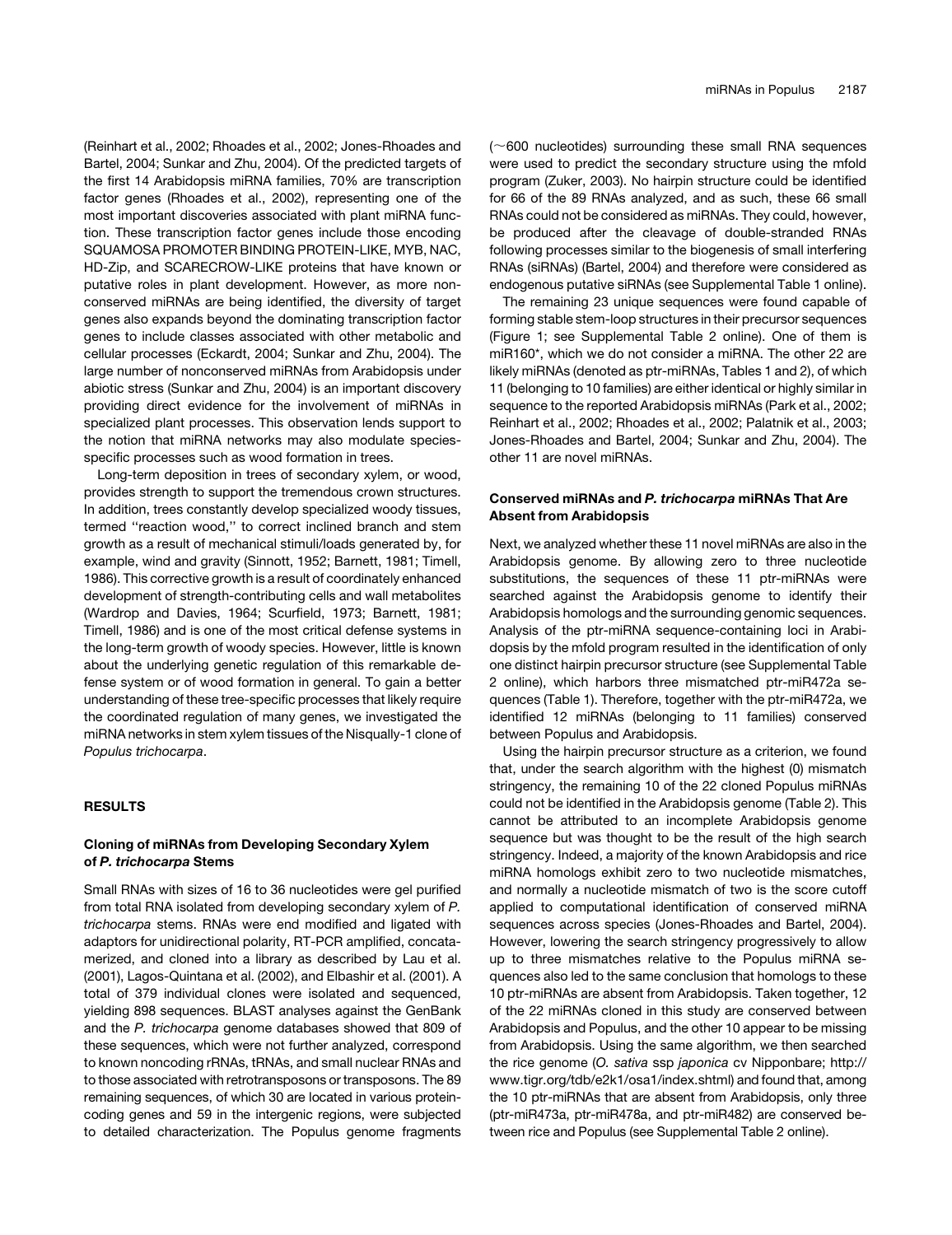#### ptr-MIR472a (ΔG-35.8)

3'- NUA CUACCEA UC COUUUNUS UC U DA CAR CONSECTE C AN U-- U DA C COUUUNUS UC C AU U-- U DA

## ptr-MIR473a

5' ( $\Delta G - 45.7$ )  $\mathbf{c}$ C AAUAAC UU UA UU C C ACUCUCCCUCAA GCCUUC AA GC<br>3'-AAC GUGAGAGGGGUU CCGGAG UU CG CAGC CGUA CAU A  $\overline{U}$ G  $\mathbf{U}$  $GAC-- \mathbf{U}$ 

### $3' (\Delta G - 45.1)$

5/- UGGSGC CUUG GAAC CCCUCUCA UUGUU ACAG CCCUCUCA UUGUU ACAG CCCUCUCA UUGUU C-- A GCUAUG UG  $A$ cucu UGU CUC AGGCU<br>ACG GGG UCUGG A  $ACUA--$ GU AC **UACG** 

#### ptr-MIR474a (ΔG-29.3)

UC AGU GUU CU C<br>5'- CAAA UGCUGG UGG GGG AGG<br>3'- GUUU ACGACC AUC CUC UCC<br>AA CCC ACU UU U CGGACCCAAUGCUAUUGGGUU C UUUCUUCACAACCCAGGACGA

#### ptr-MIR475a (ΔG-49.2)

 $\,$  A GAU U AGCAAUAACUCUCUUUGCUA 5'-CAUCUUGAUCAAUGG CAUUGUAAGAGU GAAG CCA GA<br>3'-GUAGAAUUAGUUACC GUGACAUUCUCA CUUU GGU CU A  $AU -$ CAGUUACAAAAUAGUGUGUA  $\mathbf{C}$ 

### ptr-MIR475b (ΔG-39.3)

GAUCCAUGAAGCAAUAACUCUCUUUGCU  $\overline{A}$ 5'-AUCUUGAUCAAUGG CAUUGUAAGAGU GAAG G 3'-UAGAAUUAGUUACC GUGACAUUCUCA CUUU AUAGUUCUCAGAUAAACCAGCGUGUAAA

#### ptr-MIR476a (ΔG-37.3)

- CU U<br>5'-AGCUAGUAA UC UCUUUGCAAAGUCAUU AUUAU<br>3'-UCGAUCAUU AG AGAAACGUUUCAGUAA UAAUA UUUUCCU U  $\epsilon$  $U$   $AU$  $\overline{c}$ UCAUUAA

#### ptr-MIR477a (ΔG-45.6)

- AU A<br>5'-CAAUCUCCCUCAGAGGC UCCAAUAU CUC GUUU AGU A<br>3'-GUUAGAGGGGUUUCCG AGGUUGUA GAG UAAA UCG U  $CAA$  $\,$  U  $CU$  $\, {\bf A}$ 

### ptr-MIR477b (ΔG-40.2)

5'-CAAUCUC CUCAGAGGC UCCAAUAU CUCA GUUU AGU A<br>3'-GUUAGAG GGGUUUCCG AGGUUGUA GAGU UAAA UCC U  $\upsilon$  $\overline{U}$ AA  $\overline{\text{c}}\overline{\text{u}}$  $\lambda$ 

### ptr-MIR478a ( $\Delta G$ -27.8)

CAUUU UUAAA  $\mathbf{G}$ UAU  $UU-- 5' - UCCCU$  UAGGG UAG AC AGUCUCU ACGUCAA D  $3'$  - AGGGA **AUCUU** UGCAGUU **UUUUU** UUUU- $\mathsf{G}$  $\mathbf{C}$  $CUG \mathsf{G}$  $UUU$ 

#### ptr-MIR478b ( $\Delta G$ -28.9)

UUAAA CAUUU  $G$ ū  $UU \rightarrow \mathbf{U}$ 5' - UCCCU UAGGG UAG AC AGUC CCUA U<br>AUU UG UCAG GGAU U ACGUCAA  $3'$  - AGGGA **AUCUU UGCAGUU UUUUU**  $UUUU -$ G G  $\mathbf{C}$  $C<sub>IIG</sub>$  $\mathbf{u}$ 

### ptr-MIR478c ( $\Delta G$ -18.3)

pri-MIR478C (AG-18.5)<br>
C UU--- UDAR AUGUCAR<br>
3'- AGGGA AUGUCAR<br>
3'- AGGGA AUGU **UAUUU** G UU  $\mathbf{u}$ UAG AC AG UUCUA U<br>AUU UG UC GGGAU U uuuu  $CUG UUUU - G G U \mathbf{C}$  $\mathbf{u}$ 

### ptr-MIR479 (AG-37.5)

UGUGCAUAAGCAUCU 5'-GG GUGAUAUUGGU CGGCUC UCUUC G 3'-UC CACUAUAACUA GCCGAG AGAAG UACUCACUUCUUGAA

#### ptr-MIR480a (ΔG-17.9)

A - UG C CC CC U<br>5'- DADG DU G CU UA ACA AUCA<br>3'- ADAC AA U CA DA ACA AUCA<br>A C GU G CU CU- UC AUA AUAGACCCACACCUGACUGCUUGGA AUUAUUGUU U GAGACAAAAAGUUGCAGUUAUUACAUCAGCCUAUACGC

#### ptr-MIR482 ( $\Delta$ G-36.3)

ptr-MIR482 (AG -36.3)<br>
S'-AAGU UGGAG UGGGAG AGUA GCAAGAAGAA<br>
3'-UUCG ACCUU ACCCUC UCAU CGUUCUUUCUU<br>
UCU COU COU CAU CAU A  $\mathbf{c}$ AAAUU A UUUAG / AUAA

Figure 1. Predicted Stem-Loop Structures of Precursors Containing the Newly Cloned miRNA Sequence (Red).

GÜ

 $\overline{u}$ 

To look for further evidence of these 22 cloned miRNAs, we searched the Populus ESTs (http://www.ncbi.nlm.nih.gov/ dbEST) for expressed sequences that would match these miRNAs. The resulting ESTs were then analyzed for their secondary structures using the mfold program. This search identified 11 ESTs (Tables 1 and 2; see Supplemental Table 3 online) that have the hairpin precursor structures. These precursors contain distinct miRNA sequences that are identical to 8 of the 22 cloned ptr-miRNAs, indicating that, in the context of expressed miRNA precursors, a significant portion of the cloned miRNAs could be considered as miRNAs. Such a verification frequency is reasonable, considering the limitations both in quantity and in sequence attributes of the available ESTs.

### Identification and Sequence Analysis of ptr-miRNA Homologs and Their Gene Families

We further searched the Populus genome using PatScan for sequences similar to the cloned 22 miRNA sequences (one nucleotide substitution for ptr-miR482 and up to two nucleotides for the others), which resulted in the identification of additional candidate miRNAs. mfold analysis of the  $\sim$ 600-nucleotide Populus genomic sequences centered on each of these candidates for secondary structure prediction identified 26 additional miRNA sequences, raising the number of identified ptr-miRNA sequences to 48 (Tables 1 and 2). These 48 sequences, representing members of 21 miRNA families, map to 98 genomic loci in the Populus genome (Tables 1 and 2; see Supplemental Table 2 online). Of the 21 miRNA gene families (denoted as ptr-MIRs), three are each encoded by a single copy gene, whereas each of the other 18 correspond to multiple (2 to 21) genomic loci.

In each of the ptr-MIR162 and ptr-MIR476 gene families, an identical precursor sequence is derived from two distinct loci (Tables 1 and 2; see Supplemental Table 2 online). Twenty-two distinct genomic loci were identified for the ptr-MIR478 family, of which the members ptr-MIR478i, ptr-MIR478j, ptr-MIR478k, ptr-MIR478l, ptr-MIR478m, and ptr-MIR478n are identical in sequence, as are ptr-MIR478s and ptr-MIR478t (Table 2; see Supplemental Table 2 online). However, perfect genomic matches to the cloned ptr-miR172, ptr-miR481, and one of the two ptr-miR319 sequences could not be identified in the Populus genome. Perhaps some unknown cloning artifacts have caused sequence modifications in these miRNAs. miRNA sequence alterations originating from nuclear editing of the corresponding fold-back precursors are also a possibility, as observed for human and mouse miRNA22 (Bass, 2002; Luciano et al., 2004). Nevertheless, multiple genomic matches to family members with one to two nucleotide substitutions relative to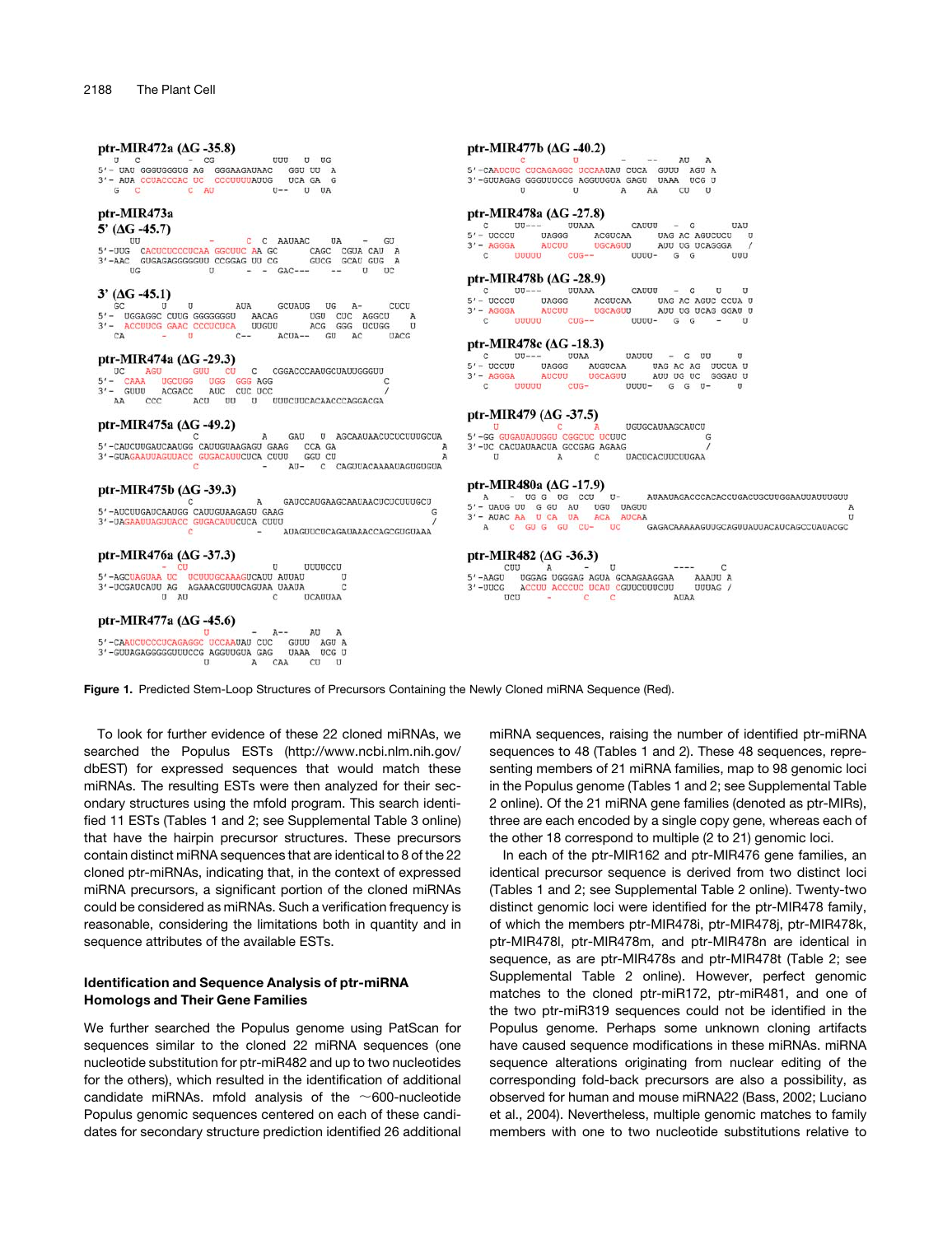### Table 1. Conserved miRNAs between Populus and Arabidopsis

| miRNA Gene  | miRNA Sequence $(5' \rightarrow 3')$ | Arm          | Length (nt) | Expression | Populus EST |
|-------------|--------------------------------------|--------------|-------------|------------|-------------|
|             | UUGACAGAAGAUAGAGAGCAC (1)            |              | 21          | N          |             |
| ptr-MIR156d | <b>UUGACAGAAGAGAGUGAGCAC</b>         | 5′           |             |            |             |
| ptr-MIR156e | UUGACAGAAGAGAGUGAGCAC                | $5'$ or $3'$ |             |            |             |
| ptr-MIR156g | UUGACAGAAGAUAGAGAGCAC                | 5′           |             |            |             |
|             |                                      | 5′           |             |            |             |
| ptr-MIR156h | <b>UUGACAGAAGAUAGAGAGCAC</b>         |              |             |            |             |
| ptr-MIR156i | UUGACAGAAGAUAGAGAGCAC                | $5^\prime$   |             |            |             |
| ptr-MIR156j | UUGACAGAAGAUAGAGAGCAC                | 5′           |             |            |             |
|             | UUUGGAUUGAAGGGAGCUCUA (5)            |              | $20 - 21$   | N          | Yes         |
| ptr-MIR159a | <b>UUUGGAUUGAAGGGAGCUCUA</b>         | $3^\prime$   |             |            |             |
| ptr-MIR159b | UUUGGAUUGAAGGGAGCUCUA                | 3'           |             |            |             |
| ptr-MIR159c | <b>UUUGGAUUGAAGGGAGCUCUA</b>         | 3′           |             |            |             |
|             | <b>UGCCUGGCUCCCUGUAUGCCA (3)</b>     |              | 21          | N          |             |
| ptr-MIR160a | <b>UGCCUGGCUCCCUGUAUGCCA</b>         | 5'           |             |            |             |
| ptr-MIR160b | <b>UGCCUGGCUCCCUGUAUGCCA</b>         | 5'           |             |            |             |
| ptr-MIR160c | <b>UGCCUGGCUCCCUGUAUGCCA</b>         | $5^\prime$   |             |            |             |
| ptr-MIR160d | <b>UGCCUGGCUCCCUGUAUGCCA</b>         | 5′           |             |            |             |
| ptr-MIR160e | <b>UGCCUGGCUCCCUGAAUGCCA</b>         | 5′           |             |            |             |
| ptr-MIR160f | <b>UGCCUGGCUCCCUGAAUGCCA</b>         | 5′           |             |            |             |
| ptr-MIR160g | <b>UGCCUGGCUCCCUGGAUGCCA</b>         | 5′           |             |            |             |
|             |                                      | 5'           |             |            |             |
| ptr-MIR160h | <b>UGCCUGGCUCCCUGCAUGCCA</b>         |              |             |            |             |
|             | UCGAUAAACCUCUGCAUCCAG (2)            |              | 21          | N          |             |
| ptr-MIR162a | <b>UCGAUAAACCUCUGCAUCCAG</b>         | 3'           |             |            |             |
| ptr-MIR162b | <b>UCGAUAAACCUCUGCAUCCAG</b>         | 3'           |             |            |             |
| ptr-MIR162c | <b>UCGAUAAACCUCUGCAUCCAG</b>         | 3'           |             |            |             |
|             | UGGAGAAGCAGGGCACGUGCA (3)            |              | 21          | N          | Yes         |
| ptr-MIR164a | UGGAGAAGCAGGGCACGUGCA                | 5'           |             |            |             |
| ptr-MIR164b | UGGAGAAGCAGGGCACGUGCA                | $5'$ or $3'$ |             |            |             |
| ptr-MIR164c | UGGAGAAGCAGGGCACGUGCA                | 5'           |             |            |             |
| ptr-MIR164d | UGGAGAAGCAGGGCACGUGCA                | 5′           |             |            |             |
| ptr-MIR164e | UGGAGAAGCAGGGCACGUGCA                | 5' or 3'     |             |            |             |
| ptr-MIR164f | <b>UGGAGAAGCAGGGCACAUGCU</b>         | 5′           |             |            |             |
|             | UCGCUUGGUGCAGGUCGGGAA (3)            |              | 21          | N          | Yes         |
| ptr-MIR168a | <b>UCGCUUGGUGCAGGUCGGGAA</b>         | 5′           |             |            |             |
| ptr-MIR168b | UCGCUUGGUGCAGGUCGGGAA                | 5′           |             |            |             |
| ptr-MIR168c | <b>UCGAUUGGUGCAGGCCGGGAA</b>         | 5'           |             |            |             |
|             | <b>UGAUUGAGCCGUGCCAAUAUC (1)</b>     |              | 21          | N          |             |
| ptr-MIR171a | <b>UGAUUGAGCCGUGCCAAUAUC</b>         | $3^\prime$   |             |            |             |
|             | <b>UGAUUGAGCCGUGCCAAUAUC</b>         | $3^\prime$   |             |            |             |
| ptr-MIR171b |                                      | 3'           |             |            |             |
| ptr-MIR171c | AGAUUGAGCCGCGCCAAUAUC                |              |             |            |             |
| ptr-MIR171d | AGAUUGAGCCGCGCCAAUAUC                | 3′           |             |            |             |
| ptr-MIR171e | <b>UGAUUGAGCCGUGCCAAUAUC</b>         | $3^\prime$   |             |            |             |
| ptr-MIR171f | <b>UGAUUGAGCCGUGCCAAUAUC</b>         | 3'           |             |            |             |
| ptr-MIR171g | <b>UGAUUGAGCCGUGCCAAUAUC</b>         | 3'           |             |            |             |
| ptr-MIR171h | <b>UGAUUGAGCCGUGCCAAUAUC</b>         | 3'           |             |            |             |
| ptr-MIR171i | <b>UGAUUGAGCCGUGCCAAUAUC</b>         | 3'           |             |            |             |
|             | <b>GGAAUCUUGAUGAUGCUGCAGU (1)</b>    |              | 22          | N          |             |
| ptr-MIR172d | GGAAUCUUGAUGAUGCUGCAUC               | 3'           |             |            |             |
| ptr-MIR172e | <b>GGAAUCUUGAUGAUGCUGCAUC</b>        | $3^\prime$   |             |            |             |
| ptr-MIR172g | <b>GGAAUCUUGAUGAUGCUGCAGC</b>        | $3^\prime$   |             |            |             |
| ptr-MIR172h | GGAAUCUUGAUGAUGCUGCAGC               | $3^\prime$   |             |            |             |
|             | UUGGACUGAAGGGAGCUCCC (1)             |              | 20          | N          | yes         |
|             | UUGGACUGAAGGGAGCUCCUUU (2)           |              | 22          |            |             |
| ptr-MIR319a | <b>UUGGACUGAAGGGAGCUCCC</b>          | $3^\prime$   |             |            |             |
| ptr-MIR319b | <b>UUGGACUGAAGGGAGCUCCC</b>          | $3^\prime$   |             |            |             |
| ptr-MIR319c | <b>UUGGACUGAAGGGAGCUCCC</b>          | 3′           |             |            |             |
|             |                                      | $3^\prime$   |             |            |             |
| ptr-MIR319d | <b>UUGGACUGAAGGGAGCUCCC</b>          |              |             |            |             |
| ptr-MIR319e | <b>UUGGACUGAAGGGAGCUCCU</b>          | $3^\prime$   |             |            |             |
| ptr-MIR319f | <b>UUGGACUGAAGGGAGCUCCU</b>          | 3'           |             |            |             |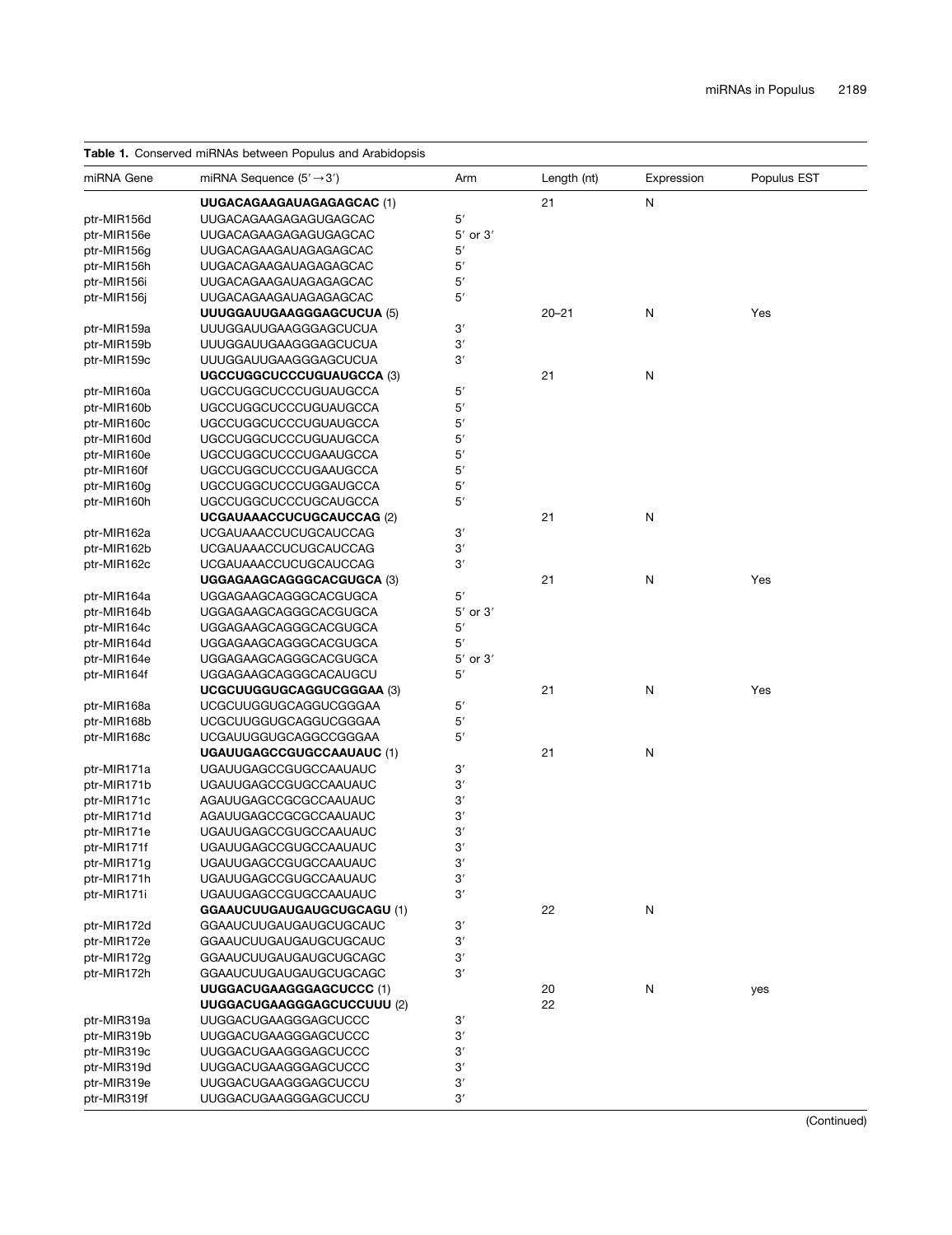| <b>Table 1.</b> (continued). |                                      |     |             |            |             |
|------------------------------|--------------------------------------|-----|-------------|------------|-------------|
| miRNA Gene                   | miRNA Sequence $(5' \rightarrow 3')$ | Arm | Length (nt) | Expression | Populus EST |
| ptr-MIR319g                  | UUGGACUGAAGGGAGCUCCU                 | 3'  |             |            |             |
| ptr-MIR319h                  | <b>UUGGACUGAAGGGAGCUCCU</b>          | 3'  |             |            |             |
| ptr-MIR319i                  | <b>UUGGGCUGAAGGGAGCUCCC</b>          | 3'  |             |            |             |
|                              | AUGCACUGCCUCUUCCCUGGC (3)            |     | $20 - 21$   | N          | Yes         |
| ptr-MIR408                   | AUGCACUGCCUCUUCCCUGGC                | 3'  |             |            |             |
|                              | UUUUCCCUACUCCACCCAUCCC (3)           |     | 22          | N          | Yes         |
| ptr-MIR472a                  | UUUUCCCUACUCCACCCAUCCC               | 3'  |             |            |             |
| ptr-MIR472b                  | UUUUCCCAACUCCACCCAUCCC               | 3'  |             |            |             |

The cloned small RNA sequences are shown in bold. Only the longest small RNA sequence in each family is shown. The frequency of cloning is indicated in parentheses after the small RNA sequence. Small RNA location in the predicted hairpin structure is specified (5' or 3' arm). "N" indicates that the small RNA was detected by RNA gel blotting. ''Yes'' indicates that precursors containing the cloned small RNA sequence have been found in the Populus EST database. nt, nucleotides.

ptr-miR172, ptr-miR319, and ptr-miR481 were successfully identified (Table 1).

We also found that, in most cases, the ptr-miRNA having multiple genomic loci is present on the same arm of its fold-back precursors, as reported previously (Reinhart et al., 2002; Jones-Rhoades and Bartel, 2004; Wang et al., 2004a). However, we observed exceptions in *P. trichocarpa*, with a mature miRNA having multiple genomic loci on either the 5' arm or the 3' arm, depending upon the genomic association of the mature miRNA with its miRNA\* fragments and the transcription process for miRNA precursor production. For instance, the ptr-miR156e sequence is flanked in the Populus genome by two upstream miRNA\* fragments and one downstream miRNA\* fragment (Table 1; see Supplemental Figure 1 and Table 2 online), each of which can pair with ptr-miR156e for a stable fold-back structure. Thus, three potential hairpin precursors might result with the ptr-miR156e sequence residing in the 5' arm of one of the precursors (see Supplemental Figure 1A online) or in the 3' arm of either one of the other two (see Supplemental Figures 1B and 1C online). Similarly, the miRNA sequence in ptr-MIR473a (Figure 1, Table 2), ptr-MIR164b, or ptr-MIR164e (Table 1) is enclosed by two miRNA\* fragments, allowing the production of either a 5' arm or a 3' arm miRNA-bearing precursor. Searching the genome sequences flanking these ptr-miRNAs confirmed that they are not siRNAs with inverted repeat sequences. Because the transcription mechanism for processing miRNA genes is unknown, the exact miRNA position in these ptr-miRNA precursors cannot be certain.

### Developmental and Mechanical Stress–Responsive Expression of Populus miRNAs

To predict the functional relevance of miRNAs to development in *P. trichocarpa*, we examined the ptr-miRNA transcript levels in leaves, phloem, and developing xylem by RNA gel blot analysis of the total RNA samples isolated from these tissues. Hybridization probes complementary to the cloned ptr-miRNA sequences were designed, and these probes detected 20- to 22-nucleotide RNA signals of 16 ptr-miRNAs in at least one of the tested tissue types (Figure 2A). Because members within each miRNA family share high sequence homology, the hybridization signals shown probably reflect the transcript levels of the family rather than a single member. Five ptr-miRNAs could not be detected by RNA gel blot analysis using the conditions described. Failure to detect the transcripts of cloned or computationally identified miRNAs by RNA gel blotting has been reported in previous studies (Park et al., 2002; Reinhart et al., 2002; Jones-Rhoades and Bartel, 2004; Sunkar and Zhu, 2004; Wang et al., 2004a, 2004b; Adai et al., 2005). Instead, miRNAs with expression below the RNA gel blot analysis detection level were validated by PCR in *Caenorhabditis elegans* (Lau et al., 2001; Grad et al., 2003; Lim et al., 2003) and in plants (Jones-Rhoades and Bartel, 2004). Following the amplification principles used in these validations, we applied real-time PCR, using the RNA gel blot-positive ptr-miR162 as a reference, and verified the expression of the five ptr-miRNAs that could not be detected by RNA gel blot analysis (Figure 2B).

The RNA gel blot and PCR analyses revealed that all 21 ptrmiRNA families expressed at some (similar or differential) level in developing xylem and/or phloem (Figure 2), suggesting their functional association with cambium differentiation activities. Whereas some of them, such as ptr-miR156 and ptr-miR472, also are highly expressed in leaves, the others (ptr-miR160, 164, 171, 473, 477, 478, 479, and 480), of which transcripts could barely be detected in leaves, are clearly more xylem or woody tissue specific. The tissue-specific expression patterns of various ptr-miRNAs, however, differ markedly from those of their conserved Arabidopsis counterparts (Park et al., 2002; Reinhart et al., 2002; Mallory et al., 2004a; Sunkar and Zhu, 2004). We then tested whether the cloned ptr-miRNAs are more related to treespecific developmental processes.

The formation of tension wood (TW) and opposite wood (OW) is a developmental feature characteristic of angiosperm trees and has been thought to be part of a stress-sensing mechanism leading to increased mechanical support (Timell, 1986; Wu et al., 2000). TW can be induced easily in the upper side of a bent tree stem (Wu et al., 2000), whereas the accumulation of compression stressed xylem tissue, called OW, occurs in the stem wood opposite to TW. Collectively, these specialized woody tissues are termed "reaction wood" (Sinnott, 1952). We examined ptrmiRNA transcript levels in tension-stressed and compressionstressed xylem tissues and compared them with those in normal developing xylem tissues. Overall, the expression levels of nearly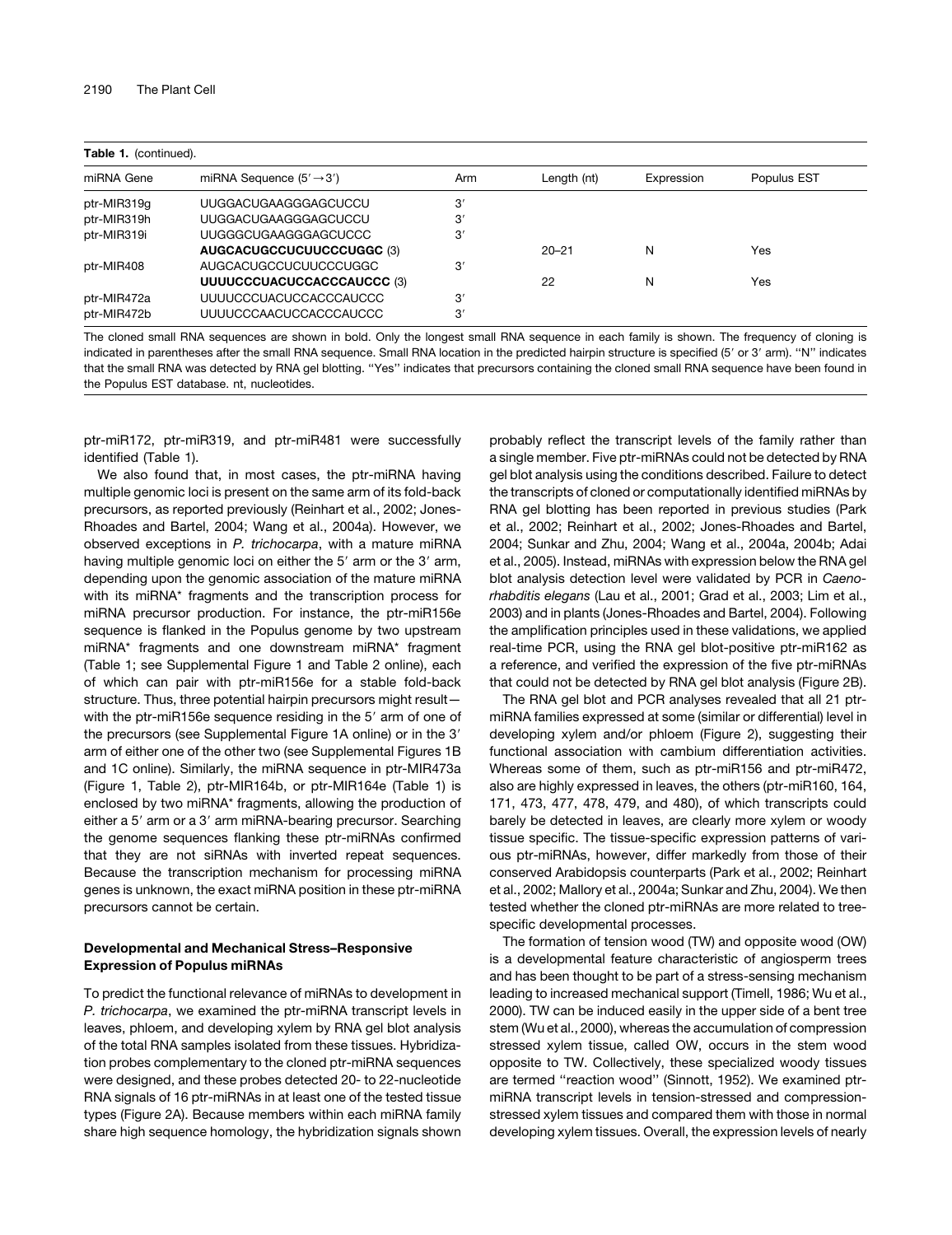### Table 2. Nonconserved miRNAs between Populus and Arabidopsis

| miRNA Gene                 | miRNA Sequence $(5' \rightarrow 3')$                 | Arm          | Length (nt) | Expression | Populus EST |
|----------------------------|------------------------------------------------------|--------------|-------------|------------|-------------|
|                            | <b>ACUCUCCCUCAAGGCUUCCA (1)</b>                      |              |             |            |             |
| ptr-MIR473a                | ACUCUCCCUCAAGGCUUCCA                                 | $5'$ or $3'$ | 20          | N          |             |
| ptr-MIR473b                | <b>GCUCUCCCUCAGGGCUUCCA</b>                          | 5'           |             |            |             |
|                            | CAAAAGUUGCUGGGUUUGGCUGGG (1)                         |              | 24          | <b>PCR</b> |             |
| ptr-MIR474a                | CAAAAGUUGCUGGGUUUGGCUGGG                             | 5'           |             |            |             |
| ptr-MIR474b                | CAAAAGUUGUUGGGUUUGGCUGGG                             | 5'           |             |            |             |
| ptr-MIR474c                | CAAAAGCUGUUGGGUUUGGCUGGG                             | 3′           |             |            |             |
|                            | UUACAGUGCCCAUUGAUUAAG (10)                           |              | 21          | N          | Yes         |
| ptr-MIR475a                | <b>UUACAGUGCCCAUUGAUUAAG</b>                         | $3^\prime$   |             |            |             |
| ptr-MIR475b                | UUACAGUGCCCAUUGAUUAAG                                | 3′           |             |            |             |
| ptr-MIR475c                | UUACAAUGUCCAUUGAUUAAG                                | 3'           |             |            |             |
| ptr-MIR475d                | <b>UUACAGAGUCCAUUGAUUAAG</b>                         | 3'           |             |            |             |
|                            | <b>UAGUAAUCCUUCUUUGCAAAG (1)</b>                     |              | 21          | N          |             |
| ptr-MIR476a                | <b>UAGUAAUCCUUCUUUGCAAAG</b>                         | 5'           |             |            |             |
| ptr-MIR476b                | <b>UAGUAAUUCUUCUUUGCAAAA</b>                         | 5'           |             |            |             |
| ptr-MIR476c                | <b>UAGUAAUUCUUCUUUGCAAAA</b>                         | 5′           |             |            |             |
|                            | AUCUCCCUCAGAGGCUUCCAA (1)                            |              | 21          | N          |             |
| ptr-MIR477a                | AUCUCCCUCAGAGGCUUCCAA                                | 5'           |             |            |             |
| ptr-MIR477b                | AUCUCCCUCAGAGGCUUCCAA                                | 5′           |             |            |             |
|                            | UGACGUGUCUUCUAUUUUUAGGGA (1)                         |              | 24          | <b>PCR</b> |             |
| ptr-MIR478a                | <b>UGACGUGUCUUCUAUUUUUAGGGA</b>                      | $3^\prime$   |             |            |             |
| ptr-MIR478b                | <b>UGACGUGUCUUCUAUUUUUAGGGA</b>                      | 3'           |             |            |             |
| ptr-MIR478c                | <b>UGACGUGUCUUCUAUUUUUAGGGA</b>                      | 3'           |             |            |             |
| ptr-MIR478d                | <b>UGACGUGUCUUCUAUUUUUAGGAA</b>                      | $3^\prime$   |             |            |             |
| ptr-MIR478e                | <b>UGACGAGUCUUCUAUUUUUAGGGA</b>                      | 3'           |             |            |             |
| ptr-MIR478f                | <b>UGACAUGUCUUCUAUUUUUAGGGA</b>                      | 3'           |             |            |             |
| ptr-MIR478g                | <b>UGACAUGUCUUCUAUUUUUAGGGA</b>                      | $3^\prime$   |             |            |             |
| ptr-MIR478h                | <b>UAACGUGUCUCCUAUUUUUAGGGA</b>                      | 3'           |             |            |             |
| ptr-MIR478i                | <b>UAACGUGUCUCCUAUUUUUAGGGA</b>                      | 3'           |             |            |             |
| ptr-MIR478j                | <b>UAACGUGUCUCCUAUUUUUAGGGA</b>                      | 3′           |             |            |             |
| ptr-MIR478k                | <b>UAACGUGUCUCCUAUUUUUAGGGA</b>                      | 3'           |             |            |             |
| ptr-MIR478I                | <b>UAACGUGUCUCCUAUUUUUAGGGA</b>                      | 3'           |             |            |             |
| ptr-MIR478m                | <b>UAACGUGUCUCCUAUUUUUAGGGA</b>                      | 3'           |             |            |             |
| ptr-MIR478n                | <b>UAACGUGUCUCCUAUUUUAGGGA</b>                       | 3'           |             |            |             |
| ptr-MIR478o                | <b>UAACGUGUCUCCUAUUUUUAGGGA</b>                      | $3^\prime$   |             |            |             |
| ptr-MIR478p                | <b>UAACGUGUCUCCUAUUUUUAGGGA</b>                      | 3′           |             |            |             |
| ptr-MIR478q                | <b>UAACGUGUCUCCUAUUUUUAGGGA</b>                      | 3'           |             |            |             |
| ptr-MIR478r                | <b>UAACGUGUCUCCUAUUUUUAGGGA</b>                      | 3'           |             |            |             |
| ptr-MIR478s                | <b>UAACGUGUCUCCUAUUUUUAGGGA</b>                      | 3'           |             |            |             |
| ptr-MIR478t                | <b>UAACGUGUCUCCUAUUUUUAGGGA</b>                      | 3'           |             |            |             |
| ptr-MIR478u                | <b>UAACGUGUCUCCUAUUUUUAGGGA</b>                      | 3'           |             |            |             |
|                            | <b>UGUGAUAUUGGUCCGGCUCAUC (2)</b>                    |              | 22          | N          |             |
| ptr-MIR479                 | <b>UGUGAUAUUGGUCCGGCUCAUC</b>                        | 5′           |             |            |             |
|                            | ACUACUACAUCAUUGACGUUGAAC (1)                         |              | 24          | <b>PCR</b> |             |
| ptr-MIR480a                | ACUACUACAUCAUUGACGUUGAAC                             | 3′           |             |            |             |
| ptr-MIR480b                | ACUACUACAUCAUUGAUGUUGAAC                             | 3'           |             |            |             |
|                            | AAGACCUCACUUAACAGCUUAAGC (1)                         |              | 24          | <b>PCR</b> |             |
| ptr-MIR481a                | AGGACCUCACUUAACAGCUUAAGC                             | 3'           |             |            |             |
|                            |                                                      |              |             |            |             |
| ptr-MIR481b<br>ptr-MIR481c | AGGACCUCACUUAACAGCUUAAGC<br>AGGACCUCACUUAACAGCUUAAGC | 5'           |             |            |             |
|                            |                                                      | 5′           |             |            |             |
| ptr-MIR481d                | AAGACCUCACCUAACAGCUUAAGC                             | 3′           |             |            |             |
| ptr-MIR481e                | AGGACCUCACCUAACAGCUUAAGC                             | 5′           |             |            |             |
|                            | <b>CCUACUCCUCCCAUUCC (1)</b>                         |              | 17          | <b>PCR</b> |             |
| ptr-MIR482                 | CCUACUCCUCCCAUUCC                                    | 3′           |             |            |             |

The cloned small RNA sequences are shown in bold. Only the longest small RNA sequence in each family is shown. The frequency of cloning is indicated in parentheses after the small RNA sequence. Small RNA location in the predicted hairpin structure is specified (5' or 3' arm). Expression of the small RNAs was detected by RNA gel blot hybridization (N) or real-time PCR. ''Yes'' indicates that precursors containing the cloned small RNA sequence have been found in the Populus EST database. ptr-miR473a, ptr-miR478a, and ptr-miR482 miRNA sequences are conserved between rice and Populus. nt, nucleotides.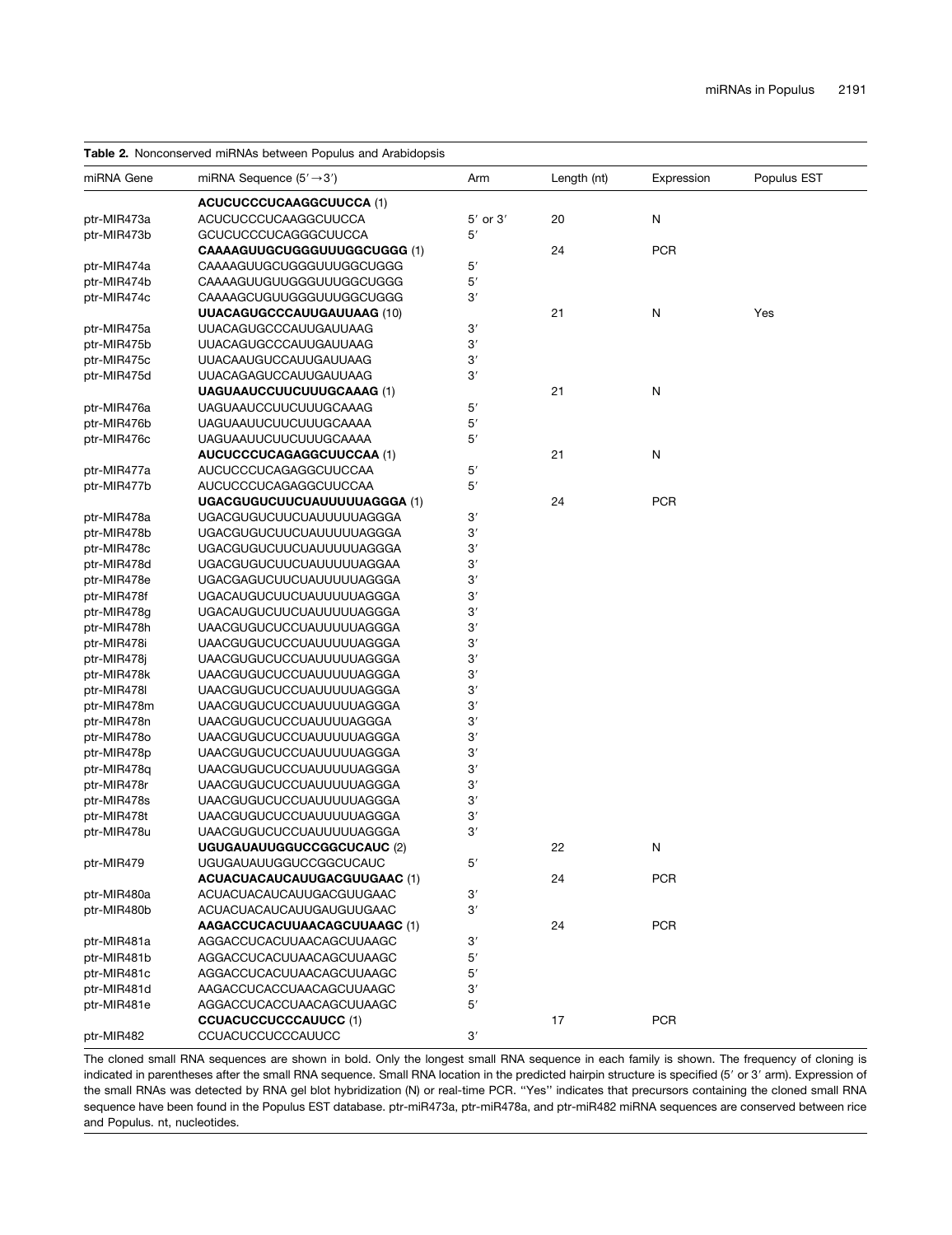

Figure 2. Developmental and Mechanical Stress–Responsive Expression of Populus miRNAs.

(A) RNA gel blots of total RNA isolated from leaf (L), phloem (P), developing xylem (X), tension-stressed developing xylem (Xtw), and compressionstressed developing xylem (Xow) were probed with end-labeled oligonucleotides. The 5S rRNA bands were visualized by ethidium bromide staining of polyacrylamide gels and served as loading controls. nt, nucleotides.

(B) Relative expression of miRNAs in leaf (L), phloem (P), developing xylem (X), tension-stressed developing xylem (Xtw), and compression-stressed developing xylem (Xow) was analyzed by real-time PCR. The 5.8S rRNA was selected as a reference. The data are means of three measurements  $\pm$  SE.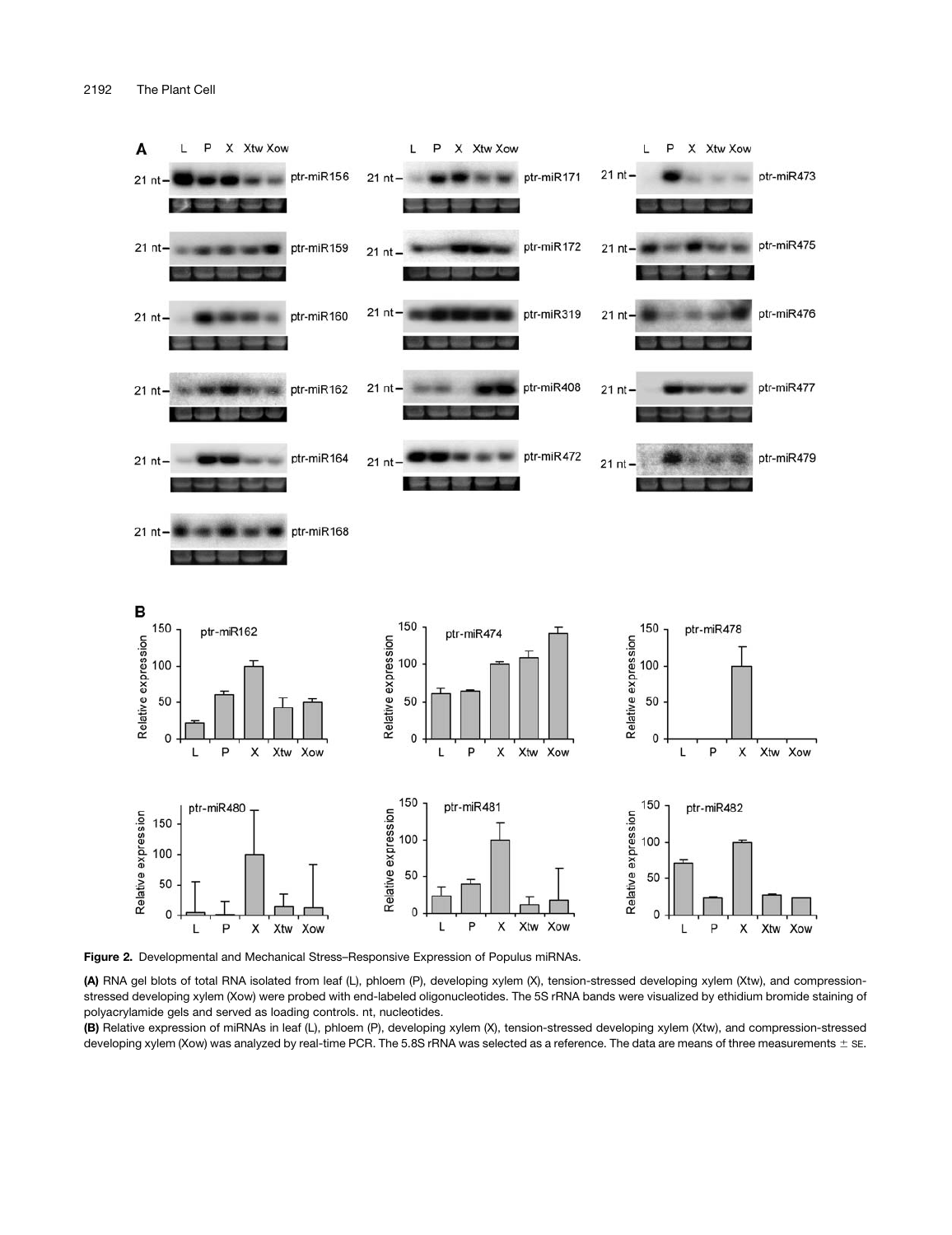all ptr-miRNAs were altered to various extents in these stressed tissues (Figure 2). The expression patterns under mechanical stress of these ptr-miRNAs could be categorized into five major types. The expression of type A ptr-miRNA is similarly suppressed by tension and compression stresses. This is most conspicuous for ptr-miR156, 162, 164, 475, 480, and 481. By contrast, transcript levels of type B ptr-miRNA, represented by ptr-miR408, are upregulated in both tension- and compressionstressed tissues. Thus, both types of miRNAs respond toward mechanical stress, but such responses are generally not discriminatory toward tension or compression stresses, suggesting important roles for types A and B ptr-miRNAs in counteracting overall mechanical stimuli. However, type C ptr-miRNA, such as ptr-miR159, 476, and 479, exhibit preferentially upregulated expression in compression tissues. The expression of ptrmiR160 and ptr-miR172 (type D ptr-miRNA) is suppressed only in compression tissue, whereas only tension stress appears to induce an attenuated expression of ptr-miR168, the type E ptrmiRNA. These results suggest that types C, D, and E ptr-miRNAs are possibly associated with more specialized regulations that may lead to a preferential development of either TW or OW.

### ptr-miRNA Target Prediction

Plant miRNAs were found to have perfect or near-perfect complementarity to their targets, allowing an effective prediction of the target sequences through computation (Rhoades et al., 2002). A sensitive procedure for identifying authentic targets, including those that would form bulged and mismatched nucleotides when basepaired with their miRNAs, was recently developed by Jones-Rhoades and Bartel (2004). It includes a penalty scoring system for mismatched patterns in the miRNA: mRNA duplexes within a 20-base sequence window, with 0 points being assigned to each complementary pair, 0.5 points to each G:U wobble, 1 point to each non-G:U wobble mismatch, and 2 points to each bulged nucleotide in either RNA strand. A score of 3.0 or less was demonstrated for the identification of authentic targets with very high confidence (Jones-Rhoades and Bartel, 2004). This scoring scheme was implemented in this study with PatScan (Dsouza et al., 1997) for identifying miRNA targets in the transcript sequences of 58,036 gene models, the complete gene model set collected from the currently annotated Populus genome (http://genome.jgi-psf.org/Poptr1/Poptr1.home. html). The transcript sequences complementary to ptr-miRNA sequences with up to seven mismatches, three mismatches plus one insertion, and three mismatches plus one deletion were searched to accommodate all possible G:U wobble pairs and bulges but keeping the scores at 3.5 or lower. This modified procedure was then applied to the prediction of targets for all cloned ptr-miRNAs (Tables 3 and 4) with, in general, a cutoff score of  $\leq$ 2.5 to further minimize the number of nonauthentic targets.

A total of 82 targets were identified for the conserved ptr-miRNAs (Table 3). As expected, most of these targets were similar or related to the previously validated plant miRNA targets. Of these predicted targets,  $\sim$  49% are associated with the members of the transcription factor gene families with known or predicted functions, mostly in development, and  $\sim$ 29% are related to metabolic and cellular processes and stress/defense functions (Table 3). We also identified a significant number (18 or  $\sim$ 22%) of the predicted targets with unknown functions, suggesting possible new roles for conserved miRNAs in tree species. Overall, the range of miRNA targets in Populus appears to be broader than in Arabidopsis.

Approximately 130 targets were identified for the ptr-miRNAs that are not conserved in Arabidopsis (Table 4). All of these target sites are located in open reading frames (ORFs). Only three of these predicted targets are transcription factor genes, which were not previously identified and belong to the GRAS (GIBBERELLIN-INSENSITIVE [GAI], REPRESSOR of GAI [RGA], SCARECROW [SCR]) and NAC-domain protein families. Of these 130 targets, >70% appear to be involved in the defense response and other cellular processes, whereas  $\sim$  26% encode pentatricopeptide repeat proteins (PPRs). These predictions are consistent with the current belief that transcription factor genes may not be the dominant miRNA targets as previously thought (Eckardt, 2004; Sunkar and Zhu, 2004). It is interesting to note that although ptr-miR473a, ptr-miR478a, and ptr-miR482 (Table 2) have conserved miRNA sequences in rice, the predicted target sequences of these ptr-miRNAs and their rice counterparts are not conserved. The association of Populus miRNAs with generally more and distinct targets may further suggest more diverse miRNA functions in tree than in herbaceous species. Nevertheless, validation of predicted targets is necessary for verifying whether the small RNAs are miRNAs and for establishing functional evidence for the newly identified miRNAs.

### Experimental Validation of Predicted Populus miRNA Targets

The predominant mode of miRNA-mediated gene silencing in plants is believed to be the direct cleavage of target mRNAs by binding to coding segments with near-perfect complementarity (Llave et al., 2002b; Reinhart et al., 2002; Carrington and Ambros, 2003; Tang et al., 2003). A modified 5'-rapid amplification of cDNA ends (RACE) can readily detect this cleavage and has been used to validate 48 predicted miRNA targets for 18 of the 33 Arabidopsis miRNA families (Jones-Rhoades and Bartel, 2004). To verify whether the cloned ptr-miRNAs can mediate the cleavage of their predicted targets in vivo, we isolated RNAs from the developing secondary xylem and phloem of *P. trichocarpa* and performed 5'-RACE on three predicted targets for ptrmiR408, a conserved miRNA between Populus and Arabidopsis, and 17 targets representing those for 9 of the 10 ptr-miRNAs that are not conserved in Arabidopsis (Figures 3 and 4). The 5'-RACE products revealed that the three mRNAs are indeed the targets of ptr-miR408 (Figure 3). Similarly, sequencing of the 5'-RACE products of the targets for the nonconserved ptr-miRNA indicated that all cleavage sites are mapped to the miRNA complementary sequences, as seen for other miRNA targets (Llave et al., 2002b; Aukerman and Sakai, 2003; Kasschau et al., 2003; Palatnik et al., 2003; Xie et al., 2003; Jones-Rhoades and Bartel, 2004; Mallory et al., 2004a, 2004b; Vazquez et al., 2004a), validating miRNA target cleavage for all nine tested nonconserved ptr-miRNAs (Figures 3 and 4). This brings the number of validated plant miRNA targets to 68. In addition, the overall target cleavage results in Populus suggest that whereas some plant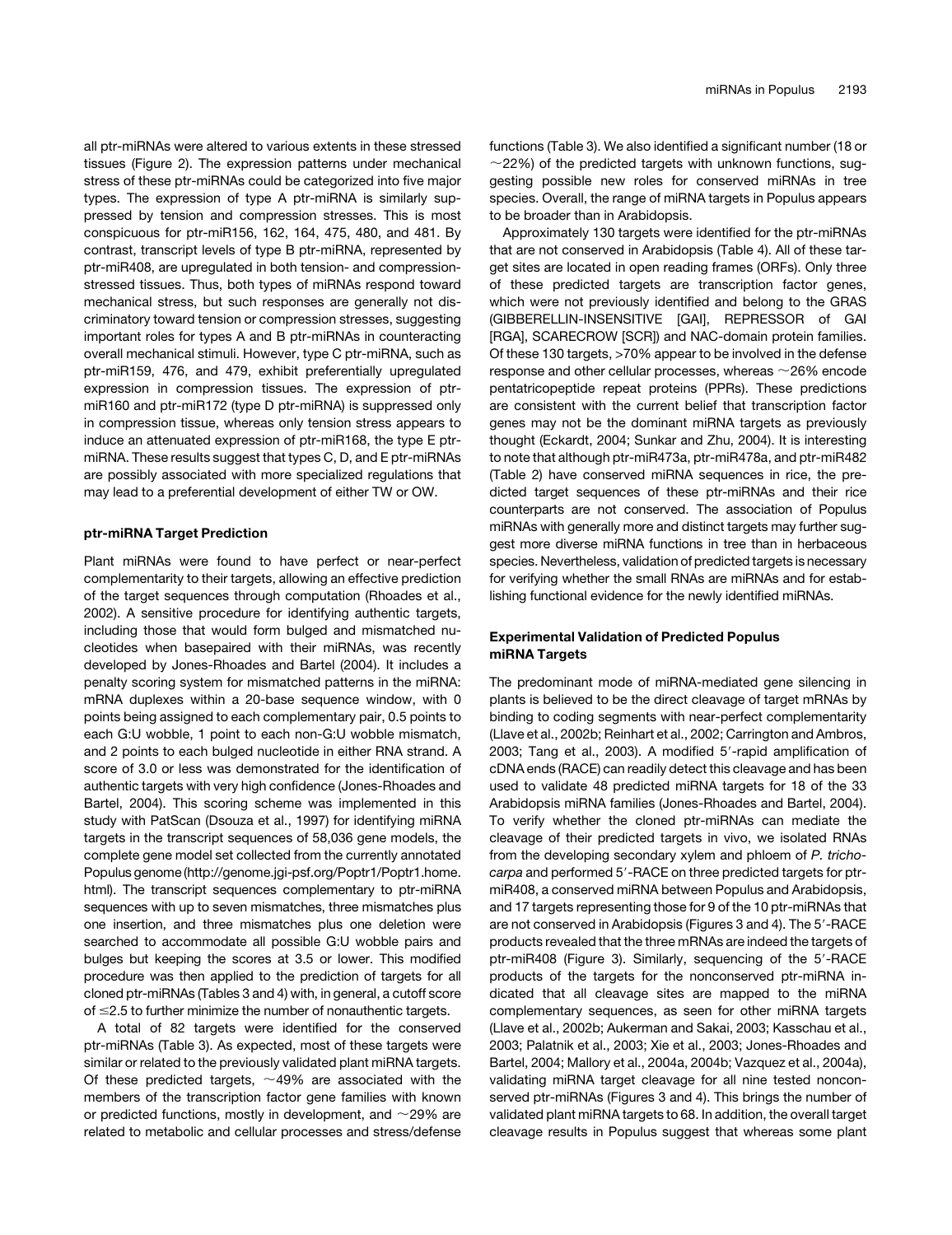Table 3. Potential Targets for the Conserved miRNAs

| SPB-like<br>ptr-miR156<br>eugene3.00160416(1), eugene3.01640028(1),                      |  |
|------------------------------------------------------------------------------------------|--|
|                                                                                          |  |
| fgenesh1_pg.C_LG_X001417(1.5),                                                           |  |
| grail3.0010026801(1.5), grail3.0033026601(2),                                            |  |
| eugene3.00400033(2),                                                                     |  |
| estExt_Genewise1_v1.C_1240187(2), <sup>a</sup>                                           |  |
| estExt_Genewise1_v1.C_LG_XV2186(2)                                                       |  |
| grail 3.0015018701(2.5)<br>Nitrate transporter                                           |  |
| Unknown<br>grail 3.0008008901(1),                                                        |  |
| fgenesh1_pg.C_scaffold_9189000001(2),                                                    |  |
| eugene3.04930001(2.5),                                                                   |  |
| fgenesh1_pg.C_LG_I003208(2.5),                                                           |  |
| fgenesh1_pg.C_scaffold_464000004(2.5)                                                    |  |
| <b>MYB</b><br>ptr-miR159<br>eugene3.00011133(2),                                         |  |
| estExt_fgenesh1_pg_v1.C_LG_IX1359(2),                                                    |  |
| eugene3.00400064(2), grail3.0100003501(2.5)                                              |  |
| fgenesh1_pg.C_LG_X001429(2.5)<br>Asparagine synthase                                     |  |
| eugene3.00161335(2.5)<br>(1-4)-β-mannan endohydrolase                                    |  |
| grail3.0043007201(0), <sup>a</sup> grail3.0016033301(1.5), <sup>a</sup><br>Unknown       |  |
|                                                                                          |  |
| fgenesh1_pg.C_LG_I002929(2.5),                                                           |  |
| eugene3.00111000(2.5), eugene3.01340043(2.5),                                            |  |
| grail3.0123001501(2.5)                                                                   |  |
| ptr-miR160<br>Auxin responsive factor<br>fgenesh1_pg.C_LG_V000905(0.5),                  |  |
| eugene3.00020832(0.5), eugene3.00280173(0.5),                                            |  |
| eugene3.00280175(0.5),                                                                   |  |
| estExt_Genewise1_v1.C_LG_XVI2818(0.5),                                                   |  |
| fgenesh1_pm.C_LG_IX000578(1),                                                            |  |
| eugene3.00660262(1),                                                                     |  |
| fgenesh1_pm.C_LG_VIII000107(1),                                                          |  |
| estExt_fgenesh1_pm_v1.C_LG_X0730(1)                                                      |  |
| DCL <sub>1</sub><br>eugene3.00021687(2)<br>ptr-miR162                                    |  |
| Unknown<br>eugene3.00160687(2.5)                                                         |  |
| ptr-miR164<br>NAC-domain protein<br>fgenesh1_pg.C_LG_V000368(2),                         |  |
| estExt_Genewise1_v1.C_LG_VII2720(2),                                                     |  |
| fgenesh1_pg.C_LG_XI000904(2),                                                            |  |
| fgenesh1_pg.C_LG_XV000195(2.5),                                                          |  |
| eugene3.00120150(2.5)                                                                    |  |
| Protein kinase<br>eugene3.00110658(2.5)                                                  |  |
| ptr-miR168<br>Vesicle coat protein complex COPI<br>eugene3.00120688(2.5),                |  |
| estExt_Genewise1_v1.C_LG_XV1316(2.5)                                                     |  |
| Unknown<br>grail 3.0110002401(0)                                                         |  |
| AGO1<br>grail3.0122002801(4) <sup>b</sup>                                                |  |
| ptr-miR171<br>Scarecrow-like transcription factor<br>fgenesh1_pm.C_LG_II000611(0.5),     |  |
| eugene3.00030827(0.5), eugene3.01270071(0.5),                                            |  |
| eugene3.00400008(0.5), eugene3.44860001(0.5),                                            |  |
| estExt Genewise1 v1.C LG II3184(0.5), <sup>c</sup>                                       |  |
| grail3.0057018101(1), grail3.0019015901(2)                                               |  |
| grail3.0019003502(0.5), eugene3.00050501(1),<br>ptr-miR172<br>Homeotic protein APETALA2  |  |
| fgenesh1_pg.C_LG_X001967(1.5),                                                           |  |
| fgenesh1_pg.C_scaffold_28000114(1.5),                                                    |  |
| eugene3.00160775(1.5)                                                                    |  |
| Unknown<br>estExt_fgenesh1_pg_v1.C_LG_VIII1617(1.5)                                      |  |
| MYB                                                                                      |  |
| grail 3.0100003501(2)<br>ptr-miR319                                                      |  |
| eugene3.00131146(2.5), eugene3.00090112(2.5) <sup>a</sup><br>Unknown                     |  |
| estExt_fgenesh1_pg_v1.C_400101(1),a,d<br>ptr-miR408<br>Plastocyanin-like                 |  |
| eugene3.00002467(2.5) <sup>d</sup>                                                       |  |
| estExt_fgenesh1_pm_v1.C_LG_XI0014(3)d<br>Early-responsive to dehydration-related protein |  |
| fgenesh1_pg.C_LG_II001930(0) <sup>c</sup><br>Unknown                                     |  |

(Continued)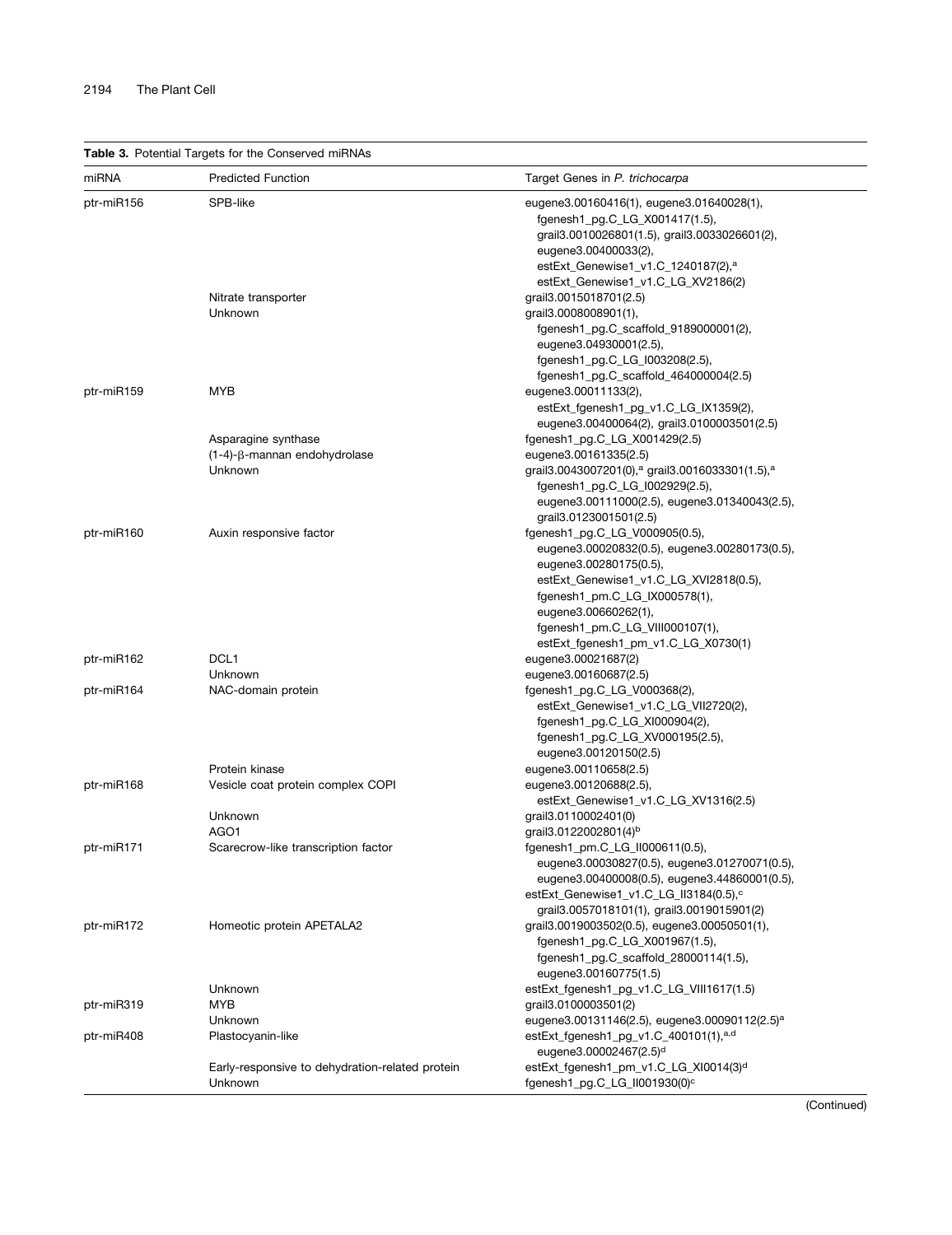| miRNA      | <b>Predicted Function</b>           | Target Genes in P. trichocarpa                                                                                                                                                                                                                                                                                                                                                                                                              |
|------------|-------------------------------------|---------------------------------------------------------------------------------------------------------------------------------------------------------------------------------------------------------------------------------------------------------------------------------------------------------------------------------------------------------------------------------------------------------------------------------------------|
| ptr-miR472 | Putative disease resistance protein | fgenesh1 pg.C LG XI000133(1.5),<br>eugene3.00110125(1.5), eugene3.06450005(1.5),<br>eugene3.00700173(2), eugene3.03110003(2),<br>eugene3.08360002(2),<br>fgenesh1_pg.C_scaffold_12467000001(2.5),<br>eugene3.00190077(2.5),<br>fgenesh1 pg.C scaffold 548000004(2.5),<br>fgenesh1_pg.C_scaffold_645000003(2.5),<br>eugene3.00030137(2.5), eugene3.00110135(2.5),<br>eugene3.113680001(2.5), eugene3.32720001(2.5),<br>eugene3.00770103(2.5) |

All predicted miRNA targets with scores (shown in parentheses) of 2.5 or less and 5'-RACE validated targets with scores > 2.5 are listed. The putative ptr-miR168 target, AGO1 homolog, is retained with a score of 4.0. Target sites are located in the predicted ORFs unless noted specifically.

<sup>a</sup> Target site located in the predicted 3' untranslated region.

<sup>b</sup> Target site located in the predicted intron.

 $c$  Target site located in the predicted 5 $^{\prime}$  untranslated region.

d 5'-RACE validated targets.

miRNAs mediate cleavage predominantly at positions around 10 nucleotides from the 5' end of the miRNA, some might mediate the cleavage mainly at other locations. However, the possibility that some of these small RNAs are transacting siRNAs (Parizotto et al., 2004; Peragine et al., 2004; Vazquez et al., 2004b) cannot be ruled out. Further study of the variability in target cleavage sites may help add new insights into small RNA-mediated gene regulation in plants.

### **DISCUSSION**

### Many Populus miRNAs Have No Sequence Conservation in Arabidopsis

We report here the cloning of 22 miRNAs from the developing secondary xylem of *P. trichocarpa*, of which 10 are absent from the Arabidopsis genome. Seven of these 10 miRNAs also have no apparent sequence conservation in rice. These findings may seem inconsistent with early reports suggesting that plant miRNAs are conserved (Reinhart et al., 2002; Bartel and Bartel, 2003). Indeed, a majority of the first 16 Arabidopsis miRNA gene families identified are conserved. They were all cloned from normal growth Arabidopsis (Reinhart et al., 2002; Rhoades et al., 2002; Jones-Rhoades and Bartel, 2004) and therefore might represent those normally abundant miRNAs. As the number of identified Arabidopsis miRNAs increases to include those that are difficult to clone or normally underexpressed, such as those associated with particular growth conditions, the presence of a large fraction of nonconserved miRNAs also becomes obvious in Arabidopsis.

Of the 33 systematically classified miRNA gene families in Arabidopsis (Reinhart et al., 2002; Rhoades et al., 2002; Jones-Rhoades and Bartel, 2004; Sunkar and Zhu, 2004), 15 have no apparent conservation among rice miRNAs. Eleven of these 15 nonconserved miRNA families were cloned only from Arabidopsis grown under various abiotic stress conditions (Sunkar and Zhu, 2004). These results may suggest that a majority of the conserved miRNAs might be necessary for mediating normal growth and developmental processes that are common to plants. However, the previous results, together with our findings, suggest that a significant fraction of the nonconserved miRNAs could be part of the regulatory networks associated with specific growth conditions or developmental processes. The absence of some Populus miRNAs from genomes of herbaceous species further indicates the presence of tree species–specific miRNAs. More miRNAs need to be identified under different growth and development conditions and from species across genera to test these hypotheses.

### ptr-miRNAs Exhibit Tissue-Specific Expression Patterns That Are Different from Their Arabidopsis Homologs

Despite the existence of sequence conservation between Populus and Arabidopsis miRNAs, a large number of these homologous miRNAs exhibit contrasting tissue-specific expression patterns. For example, ptr-miR156 has the most conspicuous expression in leaves, and its transcripts also accumulate abundantly in the stem organs (xylem and phloem), whereas the expression of Arabidopsis miR156 in leaves and stems is negligible (Reinhart et al., 2002). ptr-miR159 is highly expressed in stem xylem but weakly in leaves (Figure 2), whereas its Arabidopsis homolog was not detectable in stems but instead was found abundantly expressed in leaves (Park et al., 2002). The expression of ptr-miR164 in Populus stem phloem and xylem is significantly higher than that in leaves, but such preferential expression was not observed for the Arabidopsis miR164 (Mallory et al., 2004a). The stem-specific (xylem and phloem) expression of ptr-miR171 was not observed for its Arabidopsis homolog, which exhibits essentially no expression in stems and seedlings (Reinhart et al., 2002). ptr-miR408 is essentially absent from stem xylem (Figure 2), but the Arabidopsis miR408 exhibits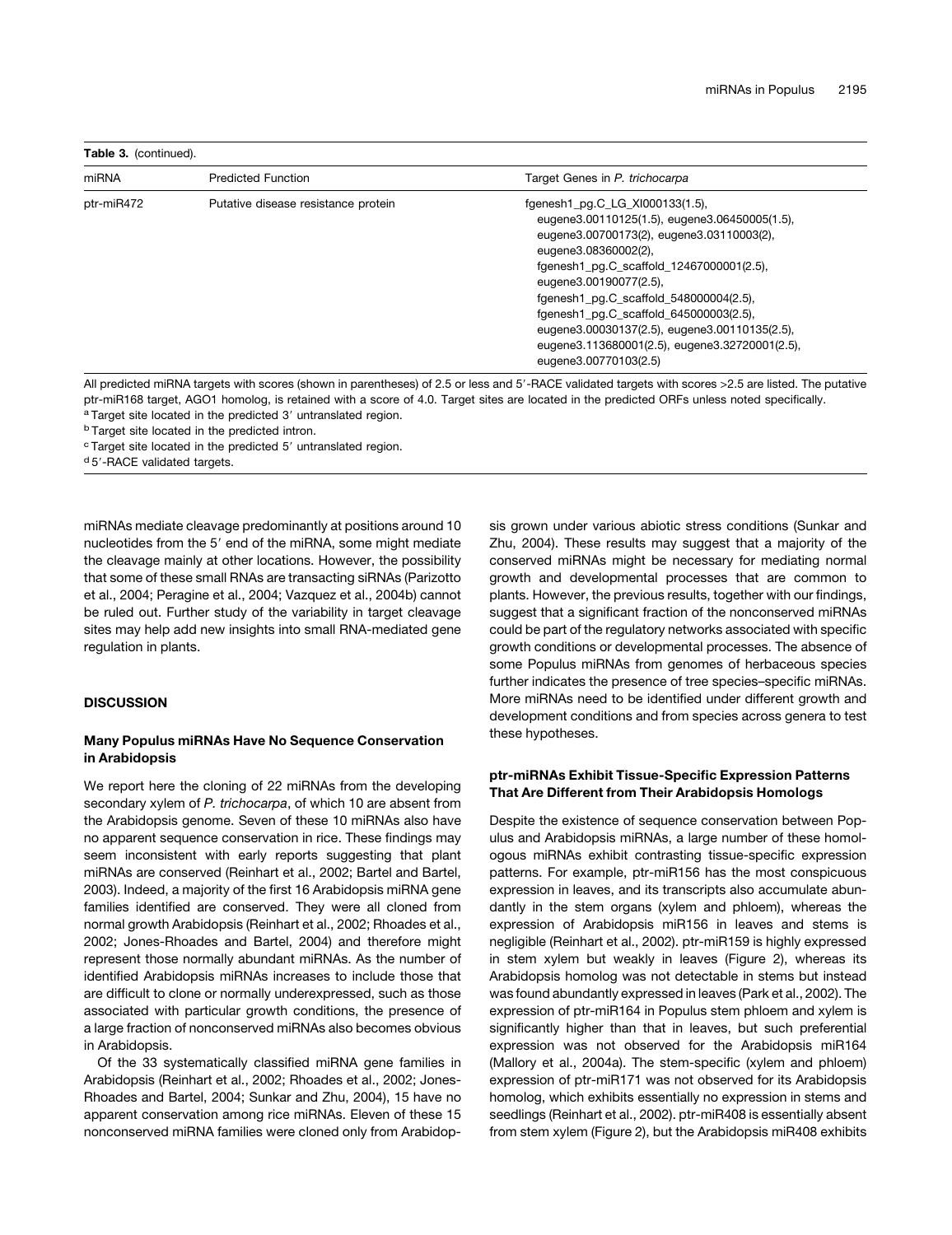Table 4. Potential Targets for the Nonconserved miRNAs

| miRNA                   | <b>Predicted Function</b>                                 | Target Genes in P. trichocarpa                                                |
|-------------------------|-----------------------------------------------------------|-------------------------------------------------------------------------------|
| ptr-miR473              | UV-B-resistant protein (UVR8)                             | estExt_Genewise1_v1.C_LG_VII1592(2)                                           |
|                         | GRAS domain-containing protein                            | fgenesh1_pm.C_LG_XII000350(3), <sup>a</sup>                                   |
|                         |                                                           | fgenesh1_pm.C_LG_XV000218(3)                                                  |
| ptr-miR474              | <b>PPR</b>                                                | fgenesh1_pg.C_scaffold_165000036(2.5) <sup>a</sup>                            |
|                         | Protein kinase                                            | fgenesh1_pg.C_LG_XII000479(2.5)                                               |
|                         | Kinesin                                                   | eugene3.03440011(3), <sup>a</sup> eugene3.08910001(3) <sup>a</sup>            |
|                         | Leucine-rich repeat                                       | eugene3.00700255(3) <sup>a</sup>                                              |
| ptr-miR475              | <b>PPR</b>                                                | fgenesh1_pg.C_scaffold_1064000001(1), $a,b$                                   |
|                         |                                                           | eugene3.00062011(1) (2.5), <sup>a,b</sup> eugene3.00190210(1), <sup>a,b</sup> |
|                         |                                                           | fgenesh1_pg.C_scaffold_2400000001(1) (2.5), <sup>a,b</sup>                    |
|                         |                                                           | eugene3.00061747(1), <sup>a,b</sup> eugene3.01250075(1)(2.5),                 |
|                         |                                                           | eugene3.20170001(1),                                                          |
|                         |                                                           | estExt_Genewise1_v1.C_400113(1.5),                                            |
|                         |                                                           | eugene3.00002232(2), eugene3.00040809(2), <sup>b</sup>                        |
|                         |                                                           | eugene3.00061748(2) (2.5), <sup>b</sup> eugene3.00130327(2),                  |
|                         |                                                           | eugene3.00160204(2), b eugene3.00640083(2),                                   |
|                         |                                                           | eugene3.03980005(2), b eugene3.00040299(2.5),                                 |
|                         |                                                           | eugene3.00070793(2.5), b eugene3.00110033(2.5),                               |
|                         |                                                           | eugene3.00130309(2.5), eugene3.00130325(2.5),                                 |
|                         |                                                           | eugene3.00130326(2.5), eugene3.01240090(2.5),                                 |
|                         |                                                           | eugene3.127570001(2.5),                                                       |
|                         |                                                           | fgenesh1_pm.C_LG_XVIII000087(2.5) <sup>b</sup>                                |
| ptr-miR476              | <b>PPR</b>                                                | eugene3.00131192(0.5), <sup>a</sup> eugene3.00131188(1),                      |
|                         |                                                           | eugene3.00131190(1), eugene3.00160204(1), <sup>b</sup>                        |
|                         |                                                           | eugene3.03980005(1),b                                                         |
|                         |                                                           | fgenesh1_pm.C_LG_XVIII000087(1),b                                             |
|                         |                                                           | eugene3.00061748(1.5), b eugene3.00062011(1.5), b                             |
|                         |                                                           | eugene3.00190210(1.5), b eugene3.15500003(1.5),                               |
|                         |                                                           | fgenesh1_pg.C_LG_IV000814(1.5),                                               |
|                         |                                                           | fgenesh1_pg.C_scaffold_1064000001(1.5), <sup>b</sup>                          |
|                         |                                                           | fgenesh1_pg.C_scaffold_2400000001(1.5), <sup>b</sup>                          |
|                         |                                                           | eugene3.00040809(2), b eugene3.00061747(2), b                                 |
|                         |                                                           | eugene3.00140626(2), eugene3.00012769(2.5),                                   |
|                         |                                                           | eugene3.00070793(2.5), b eugene3.00131194(2.5),                               |
|                         |                                                           | eugene3.00160470(2.5)                                                         |
| ptr-miR477              | GRAS domain-containing protein                            | fgenesh1_pm.C_LG_XII000350(1.5), <sup>a</sup>                                 |
|                         |                                                           | fgenesh1_pm.C_LG_XV000218(1.5)                                                |
|                         | NAC-domain protein                                        | eugene3.00150047(2.5)                                                         |
|                         | Zinc finger protein                                       | grail 3.0116008302(2.5)                                                       |
| ptr-miR478              | Organic anion transporter-like protein                    | estExt_fgenesh1_pg_v1.C_LG_XI1072(3) <sup>a</sup>                             |
| ptr-miR479              | Unknown                                                   | eugene3.00031416(3.5) <sup>a</sup>                                            |
| ptr-miR480              | Proton-dependent oligopeptide transport<br>family protein | fgenesh1_pg.C_LG_XIX000707(3) <sup>a</sup>                                    |
| ptr-miR482 <sup>c</sup> | Putative disease resistance protein                       | grail 3.0140004801(1.5), <sup>a</sup>                                         |
|                         |                                                           | fgenesh1_pg.C_LG_XIX000055(1.5), <sup>a</sup>                                 |
|                         |                                                           | eugene3.02400005 (2.5) <sup>a</sup>                                           |

All predicted miRNA targets with scores (in parentheses) of 2.5 or less and 5'-RACE validated targets with scores >2.5 are listed. All target sites listed are located in the predicted ORFs.

a 5'-RACE validated target.

<sup>b</sup> Eleven predicted targets with multiple complementary sites for ptr-miR475 and ptr-miR476.

<sup>c</sup> Eighty-seven targets with score <2.5 were predicted for ptr-miR482, and only those confirmed by 5'-RACE are listed.

strong expression in stems (Sunkar and Zhu, 2004). Furthermore, the expression of many ptr-miRNAs could be induced in the developing xylem of stems receiving mechanical stress (Figure 2), suggesting possible regulatory roles for these miRNAs in the most critical defense systems for structural and mechanical

fitness in trees. Long-term structural and mechanical fitness and associated persistent wood growth are normally not required by Arabidopsis. All of these examples suggest that miRNA sequence conservation between plant species may not indicate conserved miRNA functions.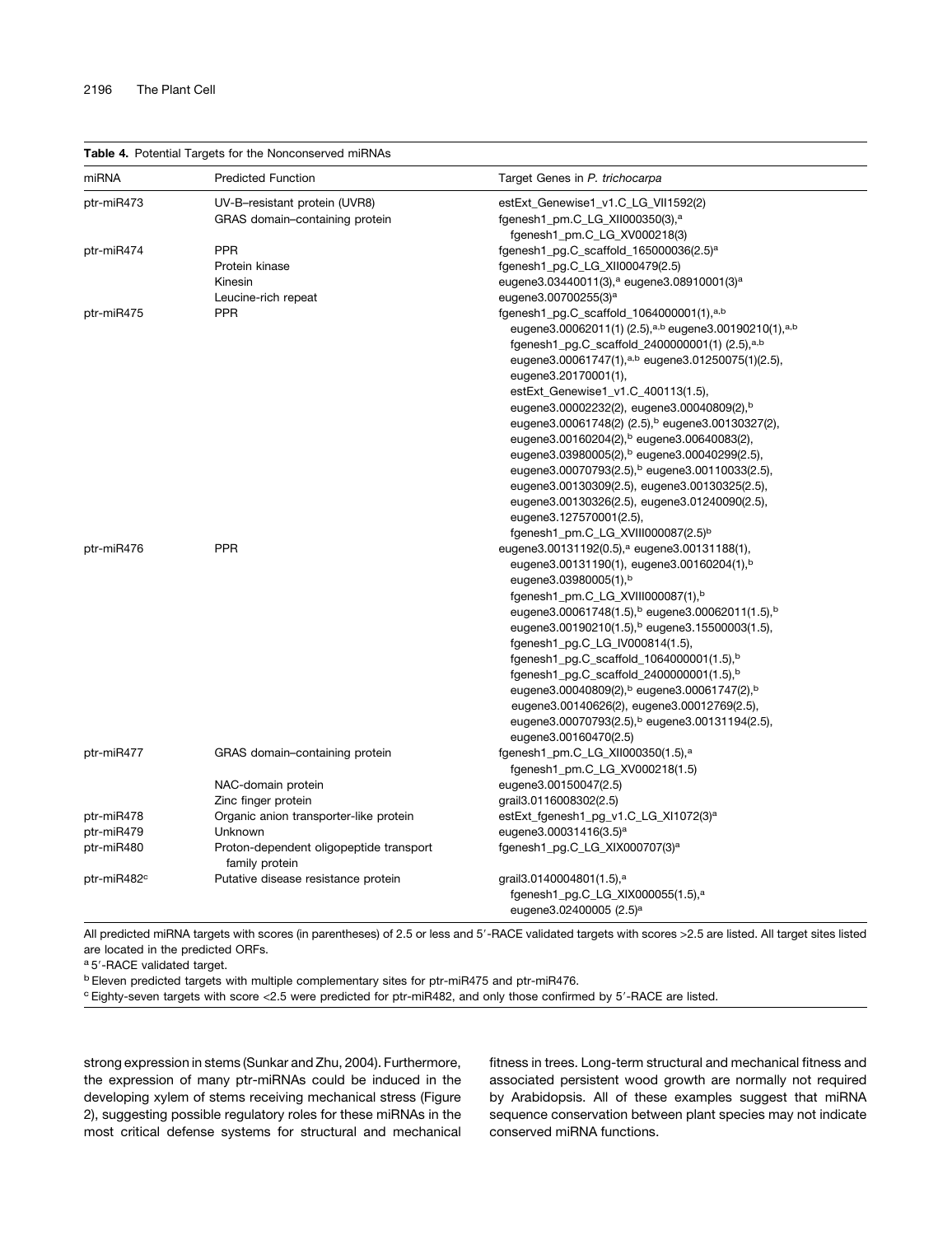



The mRNA cleavage sites were determined by modified 5' RNA ligase-mediated RACE. Heavy black lines represent ORFs. The lines flanking gray regions represent nontranslated regions (if known) and miRNA complementary sites, with the nucleotide positions within the ORF indicated. The mRNA sequence of each complementary site from 5' to 3' and the cloned miRNA sequence (bold) from 3' to 5' are shown in the expanded regions. Watson-Crick pairing (vertical dashes) and G:U wobble pairing (circles) are indicated. Vertical arrows indicate the 5' termini of miRNA-guided cleavage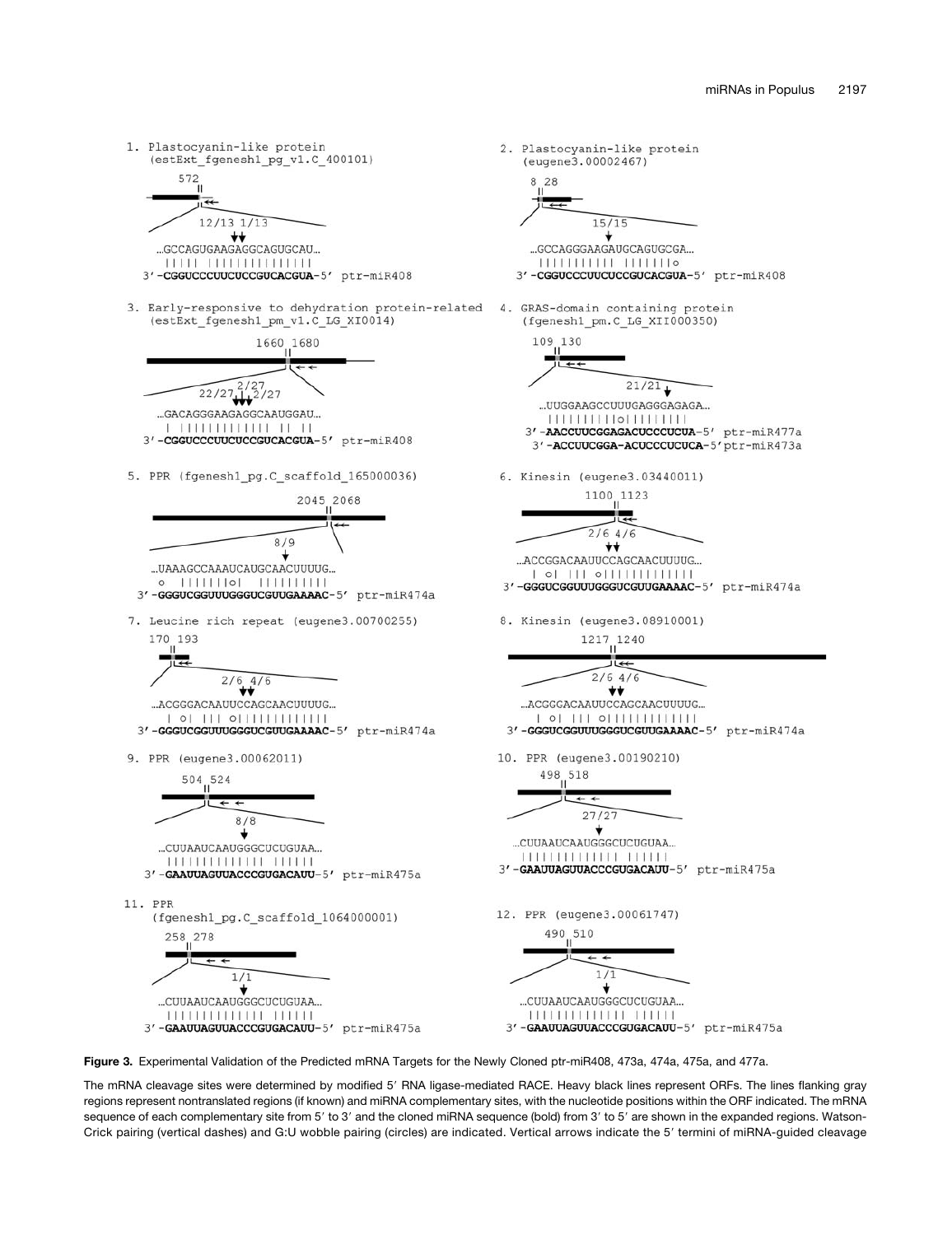



The ptr-miR475a targets shown in this figure and in Figure 3 were validated using the same set of degenerate primers. The partial flanking sequence of ptr-miR482 in the precursor is also shown.

### Targets Were Experimentally Validated for Nonconserved ptr-miRNAs

The detection in developing xylem or phloem tissues of mRNA fragments validates in vivo the miRNA-mediated target cleavage for ptr-miRNAs that are absent from Arabidopsis, establishing functional evidence for nine newly identified plant miRNAs. ptr-miR473 and ptr-miR477, two homologous but distinct miRNAs exhibiting contrasting tissue-specific expression patterns (Figure 2), target a member of the *GRAS* gene family, suggesting that distinct miRNAs may have similar functions in a tissue-specific manner. Sequence alignment indicated that this GRAS domain–containing protein is clustered in an array of SCARECROW*-*like (SCL) family members of putative transcription factors (data not shown). *SCR* or *SHOOT GRAVITROPISM 1*, the founding member of *GRAS*, is known for its role in regulating asymmetric cell divisions and elongations to generate the cell lineages in shoot and root in response to gravitational force (Di Laurenzio et al., 1996; Tasaka et al., 1999; Helariutta

### Figure 3. (continued).

products, as identified by 5'-RACE, with the frequency of clones shown. Positions of the nesting and the nested primers used for 5'-RACE are indicated by horizontal arrows. For targets eugene3.03440011, eugene3.00700255, and eugene3.08910001 predicted for ptr-miR474a, 5'-RACE was performed using the same set of primers, yielding products with the identical sequence for which origin could not be certain. Therefore, at least one of them is an authentic target for ptr-miR474a.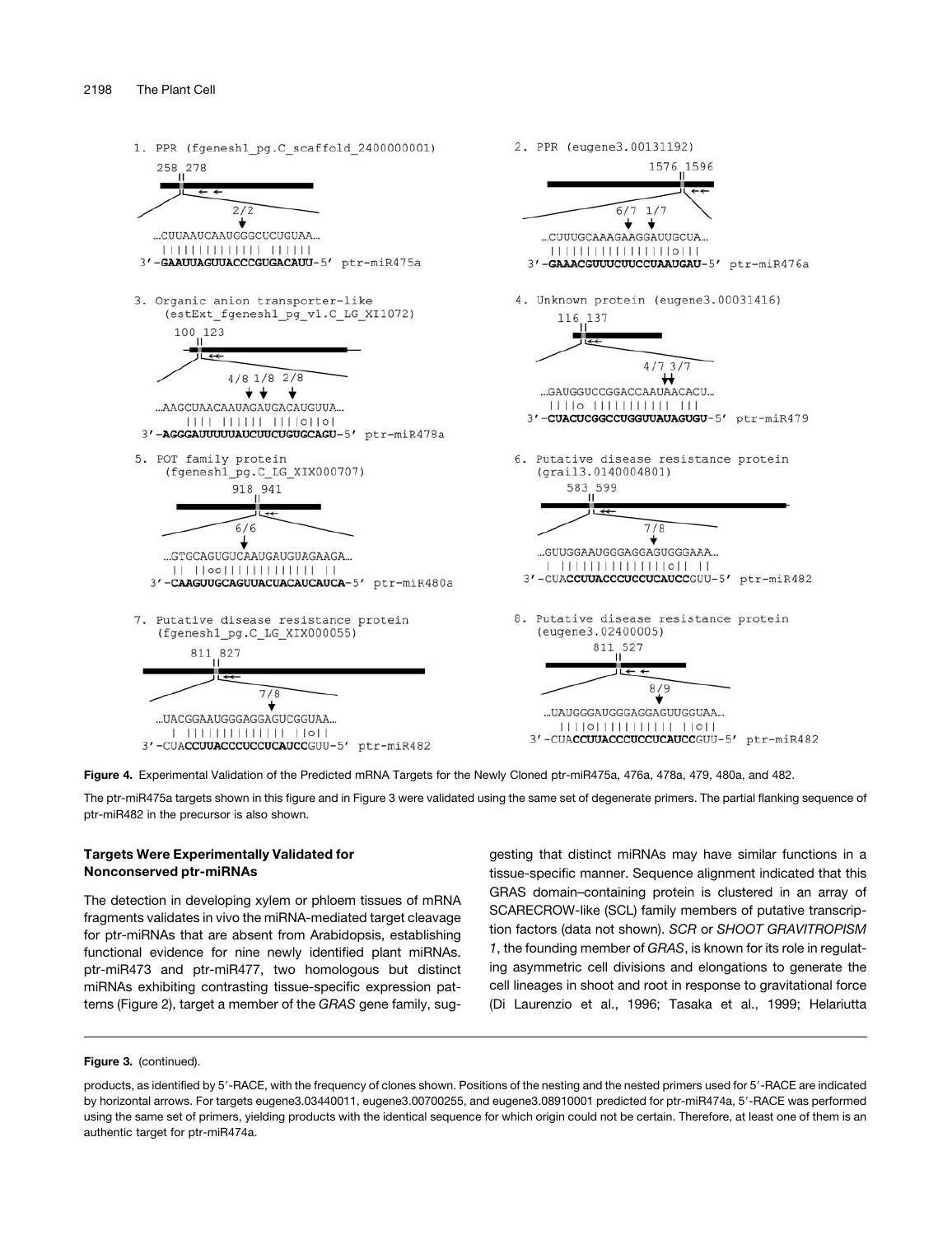et al., 2000; Nakajima et al., 2001). Because gravitropism represents a major mechanical force triggering tension and compression wood development in trees (Timell, 1986), ptr-miR473 and ptr-miR477 together with a conserved miRNA (miR171, Table 3) with validated *SCL* targets (Llave et al., 2002a; Kasschau, et al., 2003), may regulate the formation of specialized woody tissue in trees. Likewise, ptr-miR477, also predicted to target a NACdomain mRNA, may represent a member for NAC-domain gene regulation (miR164) in trees affecting organ separation during development (Laufs et al., 2004; Mallory et al., 2004a).

Except for ptr-miR473 and ptr-miR477, all other seven new ptr-miRNAs appear to have less involvement in developmental patterning. ptr-miR474, ptr-miR475, and ptr-miR476 target seven PPRs (Figures 3 and 4), which belong to one of the largest plant protein families that are believed to be constitutively involved in the posttranscriptional regulation of organelle gene expression and RNA processing (Small and Peeters, 2000; Lurin et al., 2004). This is consistent with the expression at various levels of ptr-miR475 and ptr-miR476 in all tissues examined in this study (Figure 2). Interestingly, 11 PPRs retained by search scores of  $\leq$ 2.5 were predicted to be the common targets for ptr-miR475 and ptr-miR476, and each of these PPRs contains multiple complementary sites that are unique to either ptr-miR475 or ptr-miR476 (Table 4). Although PPRs were targets predicted for Arabidopsis miR400 (Sunkar and Zhu, 2004), the multiple target sites in multiple PPRs have not been reported previously. Our finding may suggest the involvement of more tree-specific miRNA functions in coordinated or redundant pathways in controlling the class of genes involved in important gene and RNA processing.

ptr-miR482 targets three validated mRNAs encoding putative disease resistance proteins, which have not been validated for Arabidopsis. In addition, a large number of the related targets also were predicted for this, as well as a new conserved miRNA, ptr-miR472 (Table 3), further revealing possible roles for miRNAs in complex defense pathways. The large number of disease resistance genes targeted by tree-specific miRNAs may be important defense networks in trees for their long-term adaptation to constant pathogenic environments for survival.

A validated target for ptr-miR408, a plastocyanin-like protein, is interesting because this class of proteins is believed to mediate lignin polymerization (Nersissian et al., 1998). The near absence of ptr-miR408 transcripts in developing xylem, the major lignification tissue, and the moderate expression of ptr-miR408 in low lignin containing tissues, phloem and leaf (Figure 2), support the role of ptr-miR408 in coordinating lignin deposition in different tissues. ptr-miR473 is predicted to target a UV-B–resistant gene (*UVR8*) (Table 4), which is believed to positively regulate phenylpropanoid metabolism associated with cinnamate 4-hydroxylase for the production of cell wall polyphenolics, such as lignin and flavonoids (Jin et al., 2000; Kliebenstein et al., 2002). The  $(1 \rightarrow 4)$ - $\beta$ -mannan endohydrolase target predicted for ptr-miR159 suggests roles for miRNAs in regulating cell wall polysaccharide biosynthesis. The biosynthesis of cellulose and hemicelluloses has been extensively studied in Arabidopsis, but their regulation remains largely unknown (Richmond and Somerville, 2000; Taylor et al., 2003; Dhugga et al., 2004). Nothing is known about the genes and genetic regulation of hemicellulose biosynthesis in tree species. miRNAs may be useful, novel tools for investigating the regulation of the biosynthesis of these polysaccharides and lignin, the major cell wall components.

### miRNAs Are Possibly Associated with the Formation of Specialized Wood

Although the three major woody cell wall components, lignin, cellulose, and hemicelluloses, have distinct biosynthetic pathways, the spatiotemporal deposition of all these components can be profoundly altered by mechanical stress. The alteration, creating the specialized reaction wood (TW and OW), however, leaves the total mass of these components in wood more or less unchanged (Scurfield, 1973; Fujii et al., 1982; Timell, 1986; Hu et al., 1999). In TW, decreased lignin and hemicellulose deposition is compensated for by an increase in cellulose, whereas more lignin and a less amount of polysaccharides are found in OW (Scurfield, 1973; Fujii et al., 1982; Timell, 1986; Hu et al., 1999; Wu et al., 2000). Concomitantly, the number of vessel elements decreases in TW as more cambial fusiform initials are diverted into fiber cell development, while the opposite is true in OW (Wardrop and Davies, 1964; Esau, 1965; Scurfield, 1973). Thus, crosstalk between the biosynthesis of cell wall components and cell type developments for their compensatory regulation in wood formation has been suggested as a tree-specific adaptation to mechanical stress (Scurfield, 1973; Hu et al., 1999).

The possible association of miRNAs with cell/organ development and the biosynthesis of cell wall components together with mechanical stress–inducible expression of miRNAs suggest a model that entails a cascade of miRNA regulation that could be part of the crosstalk in assembling reaction wood. Several miRNAs cloned in this work, especially those exhibiting noticeable responses to mechanical stress (Figure 2), may be part of such a cascade. For instance, the drastically upregulated ptr-miR408 expression in TW and OW may suggest a regulatory role in suppressing lignin deposition in certain tissues/zones of reaction wood. By contrast, the diminished expression of ptr-miR164 could be responsible for upregulated cell types and/or cell wall components, consistent with the fact that the cleavage of its targets (Table 3) may negatively affect the proliferation and development of certain cells and organs (Aida et al., 1997; Xie et al., 2000; Laufs et al., 2004; Mallory et al., 2004a). Reduced ptr-miR171 expression in mechanically stressed woody tissues may have similar effects because its target genes, *SCL*s, are known to regulate cell division and elongation to produce organ cell lineages as a positive response to gravitropism (Di Laurenzio et al., 1996; Tasaka et al., 1999; Helariutta et al., 2000; Nakajima et al., 2001), a major mechanical stress for reaction wood induction (Timell, 1986). The ptr-miRNAs with either similarly altered expression in both TW and OW or with preferentially altered expression in TW or OW may be candidate regulators contributing to control or feedback control affecting a set of coordinated pathways leading to the formation of reaction wood. Stable phenotypes associated with the downregulation or upregulation of these candidate ptrmiRNAs (Lu et al., 2004) in transgenic *P. trichocarpa* will be rich resources for examining these proposed genetic regulations for reaction wood deposition and for wood formation in general.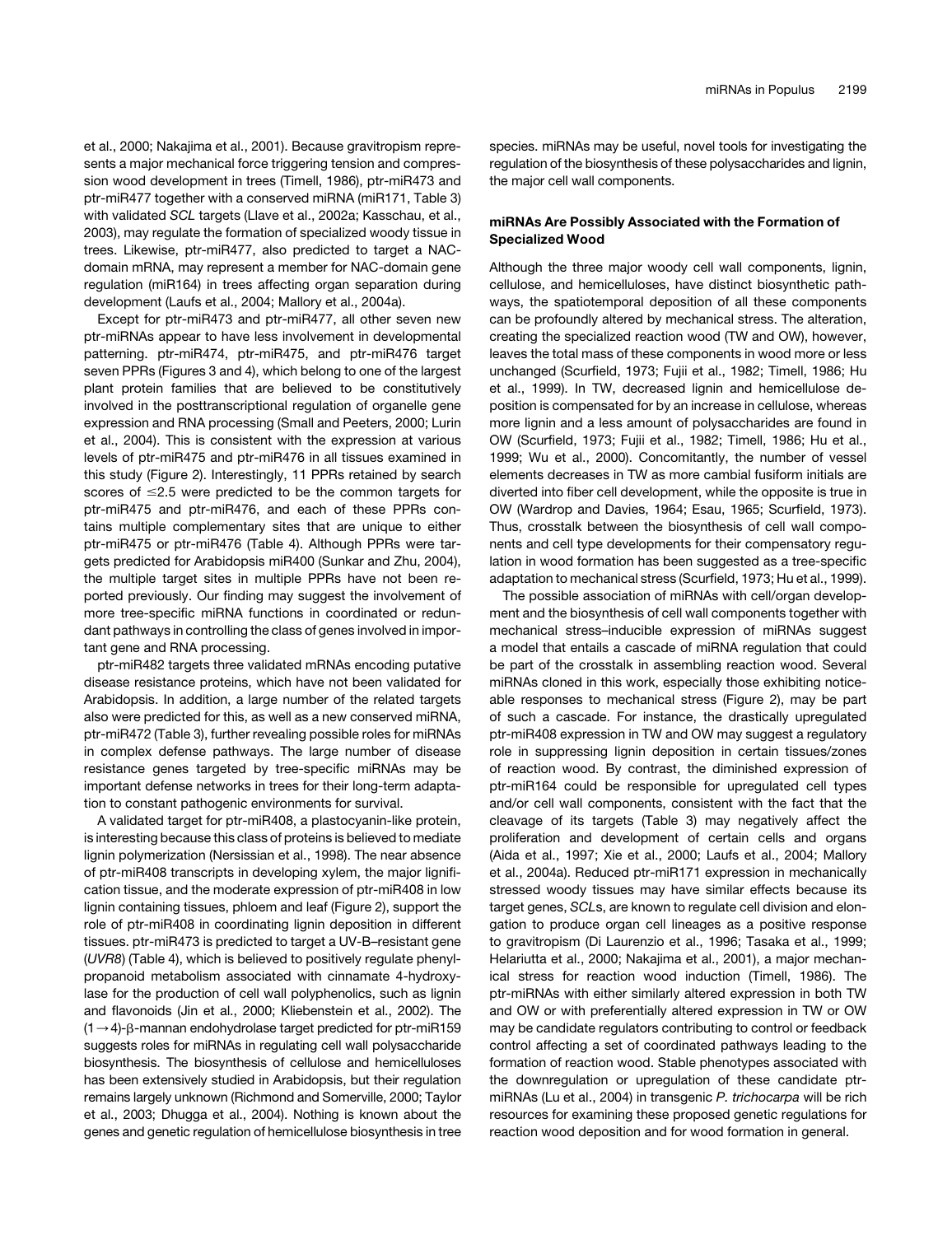Studies using reference species, such as Arabidopsis, have created tremendous insights into plant miRNA functions. The utility of this knowledge, however, can increase dramatically as additional knowledge of miRNAs from other genomes becomes available. For example, comparative genomics led us to identify the more tree-specific miRNAs that are not in the Arabidopsis and rice genomes. Even conserved ptr-miRNAs have either distinct or more diverse target messages as compared with their Arabidopsis counterparts. Thus, comparative miRNA studies may help increase our understanding, at the regulatory level, of the events that give rise to new species or to the emergence of specific traits. In particular, our results on ptr-miRNAs together with the knowledge of the Populus, Arabidopsis, and rice genomes are useful for guiding further studies of the regulatory mechanisms of more species-specific traits, such as wood formation.

#### METHODS

#### Plant Materials

Leaf, phloem, and developing xylem tissue were collected from 1-yearold, greenhouse-grown *Populus trichocarpa* (clone Nisqually-1), ground in liquid nitrogen, and used immediately for RNA isolation or stored in liquid nitrogen until use. Tension- and compression-stressed developing xylem were induced by bending the tree stem into an arch for 4 d, and developing secondary xylem tissues from the upper (TW) and lower (OW) portions of the bent segment were collected directly into liquid nitrogen for RNA isolation.

#### Small RNA Isolation

Total RNA was isolated by the CTAB method (Chang et al., 1993). Cloning of miRNAs was performed as described by Elbashir et al. (2001), Lau et al. (2001), and Lagos-Quintana et al. (2002). Briefly, total RNA was separated on a denaturing 12% polyacrylamide gel. The 16- to 36-nucleotide band was excised, and the recovered RNA was dephosphorylated by alkaline phophatase. A 5'-phosphorylated 3' adaptor oligonucleotide (5'-pCTGTAGGCACCATTCATCACx-3'; p, phosphate; x, 3'-aminomodifier C-7) was then ligated to the dephosphorylated RNA. The ligation product was separated from the nonligated RNA on a denaturing 12% polyacrylamide gel, and the ligated RNA was recovered from the gel and 5' phosphorylated. A 5' adaptor oligonucleotide (5'-ATGTCGTGaggcacctgaaa-3', RNA/DNA version, lowercase RNA) containing hydroxyl groups at both 5' and 3' ends was then ligated to the phosphorylated ligation product. The new ligation product was gel purified and eluted from the gel slice. Reverse transcription was performed using an RT primer (5'-GATGAATGGTGCCTAC-3'), followed by PCR with a 5' primer (5'-GTCGTGAGGCACCTGAAA-3') and a 3' primer (5'-GAT-GAATGGTGCCTACAG-3'). The PCR product was then digested with *Ban*I and concatamerized using T4 DNA ligase. Concatamers with sizes >500 bp were separated on an agarose gel and recovered from the gel slice. The unpaired ends were filled by incubation with Taq polymerase, and the DNA product was directly ligated into the pCR2.1-TOPO vector using the TOPO TA cloning kit (Invitrogen, Carlsbad, CA). A total of 379 individual clones were isolated and sequenced, yielding 898 unique sequences. BLAST analyses against the GenBank (http://www.ncbi. nlm.nih.gov/BLAST) and the *P. trichocarpa* genome assembly (http:// genome.jgi-psf.org/Poptr1/Poptr1.home.html) showed that 809 of these sequences, which were not analyzed, correspond to known noncoding rRNAs, tRNAs, and small nuclear RNAs and to those associated with retrotransposons or transposons. The 89 remaining sequences were further characterized.

#### Prediction of Stem-Loop Structures

The cloned small RNAs or their related sequences (one to three mismatches) were aligned with the Populus draft genome assembly (http:// genome.jgi-psf.org/Poptr1/Poptr1.home.html), Populus ESTs (http:// www.ncbi.nlm.nih.gov/dbEST), *Arabidopsis thaliana* genome annotation version 5.0 (ftp://ftp.tigr.org/pub/data/a\_thaliana/ath1/), and *Oryza sativa* ssp *japonica* cv Nipponbare genome assembly release 3 (http://www. tigr.org/tdb/e2k1/osa1/index.shtml) using PatScan (Dsouza et al., 1997). Secondary structures were predicted by the mfold program (www. bioinfo.rpi.edu/applications/mfold/old/rna/form1.cgi) using the default parameters (Zuker, 2003). In each case, only the lowest energy structure was selected for manual inspection, as described by Reinhart et al. (2002). Small RNA sequences were folded with flanking sequences in five contexts: (1) 300 bp upstream and 20 bp downstream, (2) 150 bp upstream and 20 bp downstream; (3) 150 bp upstream and 150 downstream, (4) 20 bp upstream and 150 downstream, and (5) 20 bp upstream and 300 bp downstream.

#### Gel Blot Analysis of miRNA Expression

RNA gel blot hybridization of small RNAs was performed essentially as described by Hutvágner et al. (2001), with minor modifications. Total RNA (30  $\mu$ g) was denatured for 10 min at 65 to 70°C, separated on a 12% polyacrylamide/8 M urea gel (Amersham, Piscataway, NJ) in a Protean II apparatus (Bio-Rad, Hercules, CA), and electroblotted onto Hybond-N<sup>+</sup> membrane (Amersham) by Trans-Blot SD Semi-Dry Electrophoretic Transfer Cell (Bio-Rad). After UV cross-linking and air drying, blots were prehybridized in ULTRAhyb-Oligo hybridization buffer (Ambion, Austin, TX) and hybridized with  $[y-32P]ATP$ -labeled DNA oligonucleotides complementary to small RNA sequences. The hybridization was performed overnight in ULTRAhyb-Oligo buffer at 37°C. Blots were washed twice with washing buffer consisting of  $2\times$  SSC (1 $\times$  SSC is 0.15 M NaCl and 0.015 M sodium citrate) and 0.5% SDS at 37°C for 0.5 h. Signals were visualized by autoradiography on x-ray film at  $-80^{\circ}$ C.

#### Real-Time PCR Validation of miRNA Expression

Total RNA was isolated using plant RNA purification reagent (Invitrogen) and treated with RNase-free DNase I (Promega, Madison, WI). Poly(A) tails were then added to the 3' end of the RNAs by poly(A) polymerase (Ambion), and the polyadenylated RNAs were reverse transcribed by SuperScript II reverse transcriptase (Invitrogen) with the oligo(dT) 3'-RACE adaptor (Ambion). To amplify the miRNA from the reversetranscribed cDNAs, we used the miRNA sequence as the forward primer and the 3'-RACE outer primer (Ambion) as the reverse primer. The 5.8S rRNA was selected as the endogenous reference. Real-time PCR was conducted with the Applied Biosystems 7900HT sequence detection system (Foster City, CA). For each reaction, 1  $\mu$ L of diluted cDNA (equivalent to  $\sim$  100 pg of total RNA) was mixed with 12.5  $\mu$ L of 2 $\times$  SYBR green PCR master mix (Applied Biosystems) and 5 pmol each of the forward and the reverse primers in a final volume of  $25 \mu L$ . The conditions for PCR amplification were as follows: 45 cycles at  $95^{\circ}$ C for 15 s and 60 $^{\circ}$ C for 1 min. The amplification was followed by a thermal denaturing step to generate dissociation curves for verifying amplification specificity.

#### Modified 5*9* RNA Ligase-Mediated RACE for Mapping of mRNA Cleavage Sites

Aliquots of total RNA, isolated from developing xylem and phloem of 1-year-old *P. trichocarpa* plants by the CTAB method (Chang et al., 1993), were mixed. Poly(A)<sup>+</sup> RNA was enriched from 100  $\mu$ g of mixed total RNA using the Absolutely mRNA purification kit (Stratagene, La Jolla, CA). The 5'-RACE was conducted using the GeneRacer kit (Invitrogen) as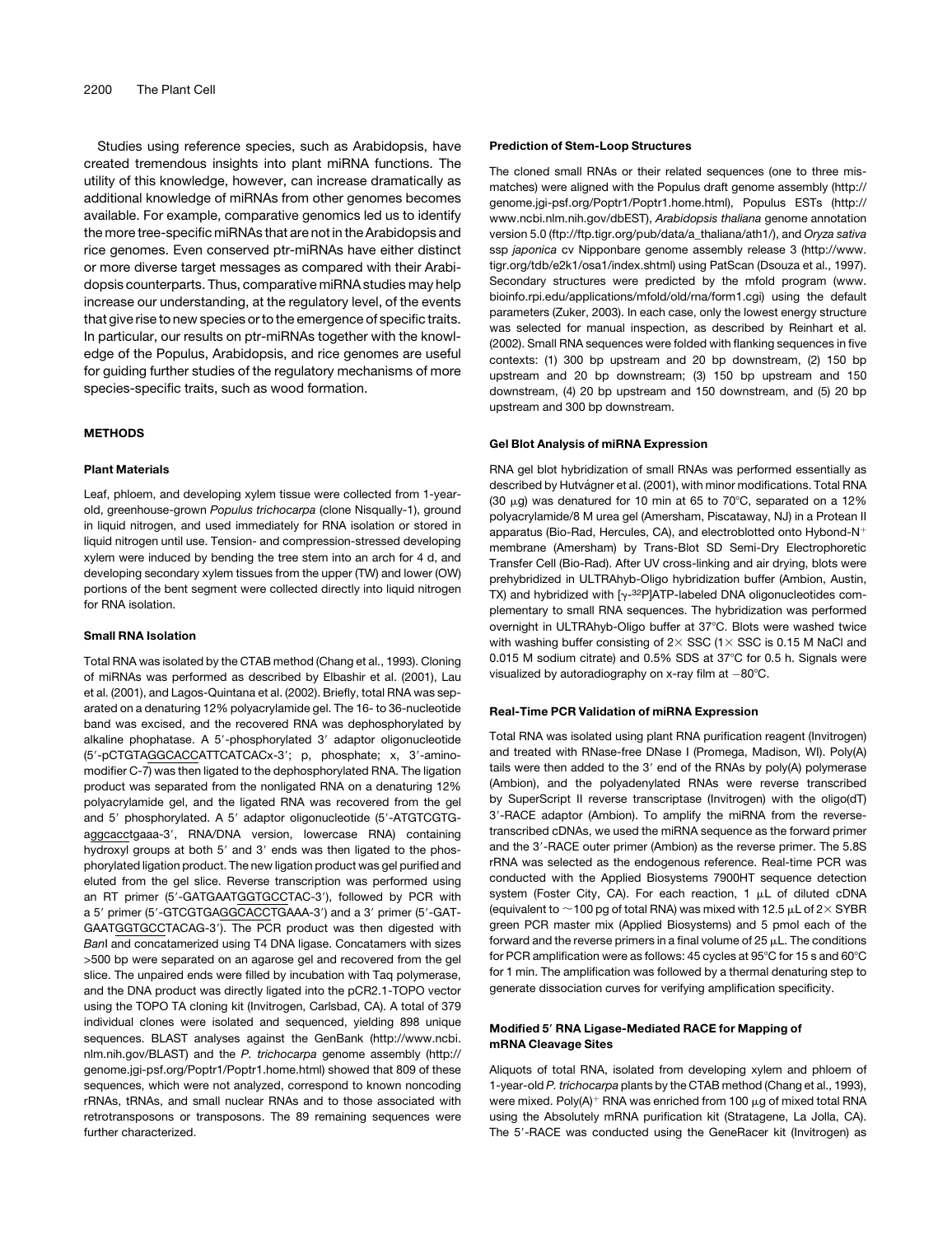plification products were gel purified, cloned, and sequenced.

#### Prediction of miRNA Targets

Targets of the ptr-miRNAs were predicted from 58,036 gene models of the current *P. trichocarpa* draft genome assembly (http://genome.jgi-psf.org/ Poptr1/Poptr1.home.html). PatScan (Dsouza et al., 1997) was first used to identify the predicted transcripts that contain sequence complementary to any of the cloned miRNAs with mismatches and bulges, and then the scoring scheme developed by Jones-Rhode and Bartel (2004) to screen for authentic miRNA targets was applied. For ptr-miR482, the sequence was extended to 20 bases at either the 5'- or 3'-end based on the predicted precursor sequence before target prediction. Functions of the predicted targets were assigned manually based on either the eukaryotic orthologous group annotation of the Populus genome or the function of the best hit from the BLAST homology search (Altschul et al., 1997) against the Arabidopsis annotation version 5.0 peptide sequence database.

Sequence data from this article have been deposited with the miRNA Registry (http://www.sanger.ac.uk/Software/Rfam/mirna/) with the following numbers: ptr-miR472, ptr-miR473, ptr-miR474, ptr-miR475, ptrmiR476, ptr-miR477, ptr-miR478, ptr-miR479, ptr-miR480, ptr-miR481, and ptr-miR482.

#### ACKNOWLEDGMENTS

We are grateful for the sequence information produced by the U.S. Department of Energy Joint Genome Institute (http://www.jgi.doe.gov). This work was supported by a grant from the U.S. Department of Energy Division of Energy Biosciences (DE-FG02-03ER15442) to V.L.C.

Received April 12, 2005; revised May 17, 2005; accepted May 19, 2005; published July 1, 2005.

#### **REFERENCES**

- Achard, P., Herr, A., Baulcombe, D.C., and Harberd, N.P. (2004). Modulation of floral development by a gibberellin-regulated micro-RNA. Development 131, 3357–3365.
- Adai, A., Johnson, C., Mlotshwa, S., Archer-Evans, S., Manocha, V., Vance, V., and Sundaresan, V. (2005). Computational prediction of miRNAs in *Arabidopsis thaliana*. Genome Res. 15, 78–91.
- Aida, M., Ishida, T., Fukaki, H., Fujiswa, H., and Tasaka, M. (1997). Genes involved in organ separation in Arabidopsis: An analysis of the *CUP-SHAPED COTYLEDON* mutant. Plant Cell 9, 841–857.
- Altschul, S.F., Madden, T.L., Schäffer, A.A., Zhang, J., Zhang, Z., Miller, W., and Lipman, D.J. (1997). Gapped BLAST and PSI-BLAST: A new generation of protein database search programs. Nucleic Acids Res. 25, 3389–3402.
- Aukerman, M.J., and Sakai, H. (2003). Regulation of flowering time and floral organ identity by a microRNA and its *APETALA2-like* target genes. Plant Cell 15, 2730–2741.
- Baker, C.C., Sieber, P., Wellmer, F., and Meyerowitz, E.M. (2005). The early extra petals1 mutant uncovers a role for microRNA miR164c in regulating petal number in Arabidopsis. Curr. Biol. 15, 303–315.
- Barnett, J.R. (1981). Secondary xylem cell development. In Xylem Cell Development, J.R. Barnett, ed (Tunbridge Wells, UK: Castle House Publications), pp. 47–95.
- Bartel, B., and Bartel, D.P. (2003). MicroRNAs: At the root of plant development. Plant Physiol. 132, 709–717.
- Bartel, D.P. (2004). MicroRNAs: Genomics, biogenesis, mechanism, and function. Cell 116, 281–297.
- Bass, B.L. (2002). RNA editing by adenosine deaminases that act on RNA. Annu. Rev. Biochem. 71, 817–846.
- Bedell, J.A., et al. (2005). Sorghum genome sequencing by methylation filtration. PLoS Biol. 3, e13.
- Bonnet, E., Wuyts, J., Rouze, P., and Van de Peer, Y. (2004). Detection of 91 potential conserved plant microRNAs in *Arabidopsis thaliana* and *Oryza sativa* identifies important target genes. Proc. Natl. Acad. Sci. USA 101, 11511–11516.
- Carrington, J.C., and Ambros, V. (2003). Role of microRNAs in plant and animal development. Science 301, 336–338.
- Chang, S., Puryear, J., and Cairney, J. (1993). A simple and efficient method for isolating RNA from pine trees. Plant Mol. Biol. Rep. 11, 113–116.
- Chen, X. (2004). A microRNA as a translational repressor of *APETALA2* in *Arabidopsis* flower development. Science 303, 2022–2025.
- Dhugga, K.S., Barreiro, R., Whitten, B., Stecca, K., Hazebroek, J., Randhawa, G.S., Dolan, M., Kinney, A.J., Tomes, D., Nichols, S., and Anderson, P. (2004). Guar seed B-mannan synthase is a member of the cellulose synthase super gene family. Science 303, 363–366.
- Di Laurenzio, L., Wysocka-Diller, J., Malamy, J.E., Pysh, L., Helariutta, Y., Freshour, G., Hahn, M.G., Feldmann, K.A., and Benfey, P.N. (1996). The SCARECROW gene regulates an asymmetric cell division that is essential for generating the radial organization of the Arabidopsis root. Cell 86, 423–433.
- Dsouza, M., Larsen, N., and Overbeek, R. (1997). Searching for patterns in genomic data. Trends Genet. 13, 497–498.
- Eckardt, N.A. (2004). Small RNA on the move. Plant Cell 16, 1951–1954.
- Elbashir, S.M., Lendeckel, W., and Tuschl, T. (2001). RNA interference is mediated by 21- and 22-nucleotide RNAs. Genes Dev. 15, 188–200.
- Emery, J.F., Floyd, S.K., Alvarez, J., Eshed, Y., Hawker, N.P., Izhaki, A., Baum, S.F., and Bowman, J.L. (2003). Radial patterning of Arabidopsis shoots by class III HD-ZIP and KANADI genes. Curr. Biol. 13, 1768–1774.
- Esau, K. (1965). Plant Anatomy, 2nd ed. (New York: John Wiley & Sons). Floyd, S.K., and Bowman, J.L. (2004). Gene regulation: Ancient micro-
- RNA target sequences in plants. Nature 428, 485–486.
- Fujii, M., Azuma, J., Tanaka, F., Kato, A., and Koshijima, T. (1982). Studies on hemicelluloses in tension wood. I. Chemical composition of tension, opposite and side woods of Japanese beech (*Fagus crenata Blume*). Wood Res. 68, 8–21.
- Grad, Y., Aach, J., Hayes, G.D., Reinhart, B.J., Church, G.M., Ruvkun, G., and Kim, J. (2003). Computational and experimental identification of *C. elegans* microRNAs. Mol. Cell 11, 1253–1263.
- Helariutta, Y., Fukaki, H., Wysocka-Diller, J., Nakajima, K., Jung, J., Sena, G., Hauser, M.-T., and Benfey, P.N. (2000). The SHORT-ROOT gene controls radial patterning of the Arabidopsis root through radial signaling. Cell 101, 555–567.
- Hu, W.-J., Lung, J., Harding, S.A., Popko, J.L., Ralph, J., Stokke, D.D., Tsai, C.-J., and Chiang, V.L. (1999). Repression of lignin biosynthesis promotes cellulose accumulation and growth in transgenic trees. Nat. Biotechnol. 17, 808–812.
- Hutvágner, G., McLachlan, J., Pasquinelli, A.D., Bálint, É., Tuschl, T., and Zamore, P.D. (2001). A cellular function for the RNA-interference enzyme Dicer in the maturation of the let-7 small temporal RNA. Science 293, 834–838.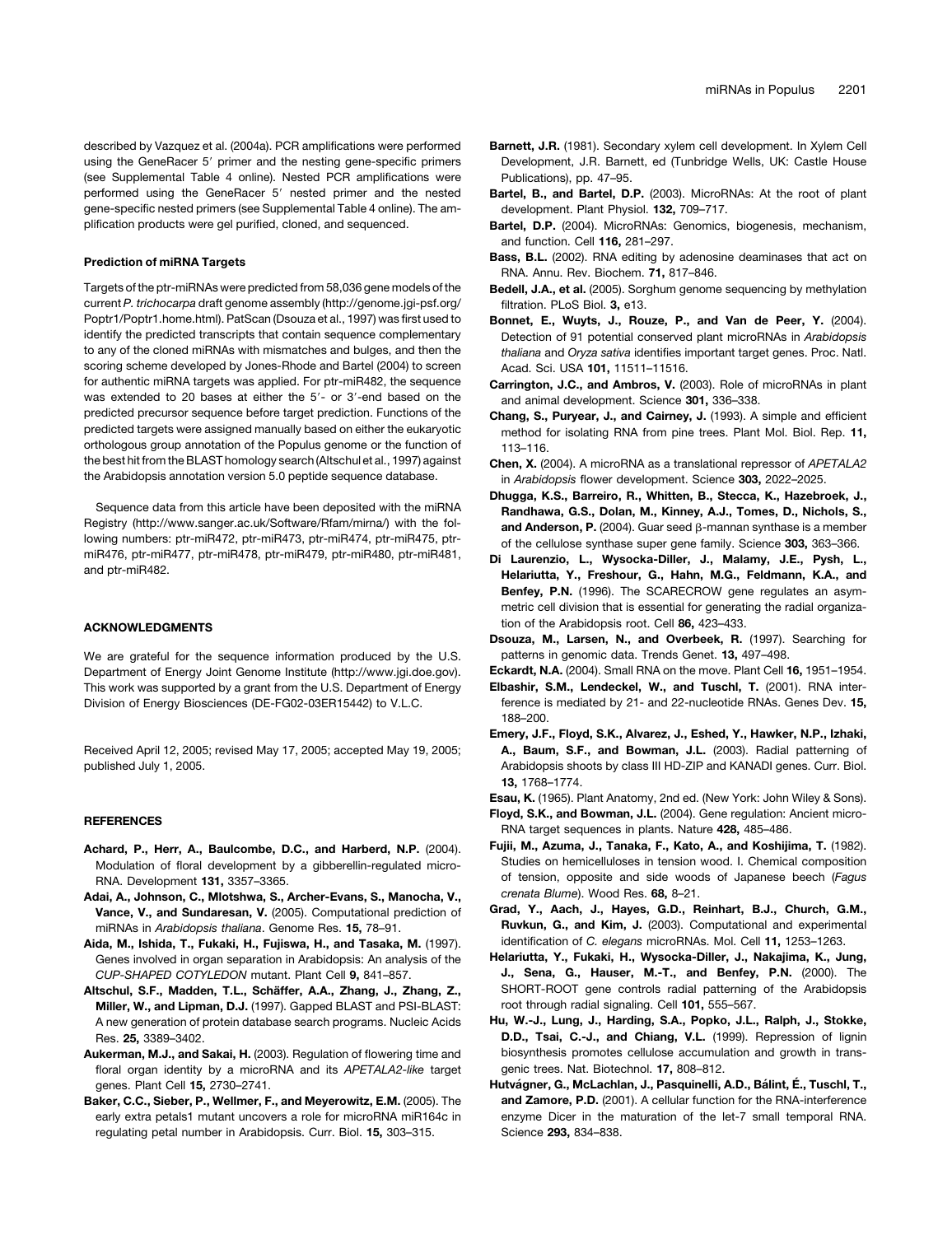- Jin, H., Cominelli, E., Bailey, P., Parr, A., Mehrtens, F., Jones, J., Tonelli, C., Weisshaar, B., and Martin, C. (2000). Transcriptional repression by AtMyB4 controls production of UV-protecting sunscreens in Arabidopsis. EMBO J. 19, 6150–6161.
- Jones-Rhoades, M.W., and Bartel, D.P. (2004). Computational identification of plant microRNAs and their targets, including a stressinduced miRNA. Mol. Cell 14, 787–799.
- Juarez, M.T., Kui, J.S., Thomas, J., Heller, B.A., and Timmermans, M.C. (2004). MicroRNA-mediated repression of rolled leaf1 specifies maize leaf polarity. Nature 428, 84–88.
- Kasschau, K.D., Xie, Z., Allen, E., Llave, C., Chapman, E.J., Krizan, K.A., and Carrington, J.C. (2003). P1/HC-Pro, a viral suppressor of RNA silencing, interferes with *Arabidopsis* development and miRNA unction. Dev. Cell 4, 205–217.
- Kidner, C.A., and Martienssen, R.A. (2004). Spatially restricted microRNA directs leaf polarity through ARGONAUTE1. Nature 428, 81–84.
- Kidner, C.A., and Martienssen, R.A. (2005). The developmental role of microRNA in plants. Curr. Opin. Plant Biol. 8, 38–44.
- Kliebenstein, D.J., Lim, J.E., Landry, L.G., and Last, R.L. (2002). Arabidopsis UVR8 regulates ultraviolet-B signal transduction and tolerance and contains sequence similarity to human regulator of chromatin condensation 1. Plant Physiol. 130, 234–243.
- Lagos-Quintana, M., Rauhut, R., Yalcin, A., Meyer, J., Lendeckel, W., and Tuschl, T. (2002). Identification of tissue-specific microRNAs from mouse. Curr. Biol. 12, 735–739.
- Lau, N.C., Lim, L.P., Weinstein, E.G., and Bartel, D.P. (2001). An abundant class of tiny RNAs with probable regulatory roles in *Caenorhabditis elegans*. Science 294, 858–862.
- Laufs, P., Peaucelle, A., Morin, H., and Traas, J. (2004). MicroRNA regulation of the CUC genes is required for boundary size control in Arabidopsis meristems. Development 131, 4311–4322.
- Lee, Y., Jeon, K., Lee, J.T., Kim, S., and Kim, V.N. (2002). MicroRNA maturation: Stepwise processing and subcellular localization. EMBO J. 21, 4663–4670.
- Lim, L.P., Lau, N.C., Weinstein, E.G., Abdelhakim, A., Yekta, S., Rhoades, M.W., Burge, C.B., and Bartel, D.P. (2003). The micro-RNAs of *Caenorhabditis elegans*. Genes Dev. 17, 991–1008.
- Llave, C., Kasschau, K.D., Rector, M.A., and Carrington, J.C. (2002b). Endogenous and silencing-associated small RNAs in plants. Plant Cell 14, 1605–1619.
- Llave, C., Xie, Z., Kasschau, K.D., and Carrington, J.C. (2002a). Cleavage of *Scarecrow-like* mRNA targets directed by a class of *Arabidopsis* miRNA. Science 297, 2053–2056.
- Lu, S., Shi, R., Tsao, C.-C., Yi, X., Li, L., and Chiang, V.L. (2004). RNA silencing in plants by the expression of siRNA duplexes. Nucleic Acids Res. 32, e171.
- Luciano, E.J., Mirsky, H., Vendetti, N.J., and Maas, S. (2004). RNA editing of a miRNA precursor. RNA 10, 1174–1177.
- Lurin, C., et al. (2004). Genome-wide analysis of Arabidopsis pentatricopeptide repeat proteins reveals their essential role in organelle biogenesis. Plant Cell 16, 2089–2103.
- Mallory, A.C., Dugas, D.V., Bartel, D.P., and Bartel, B. (2004a). MicroRNA regulation of NAC-domain targets is required for proper formation and separation of adjacent embryonic, vegetative, and floral organs. Curr. Biol. 14, 1035–1046.
- Mallory, A.C., Reinhart, B.J., Jones-Rhoades, M.W., Tang, G., Zamore, P.D., Barton, M.K., and Bartel, D.P. (2004b). MicroRNA control of PHABULOSA in leaf development: Importance of pairing to the microRNA 5' region. EMBO J. 23, 3356-3364.
- McHale, N.A., and Koning, R.E. (2004). MicroRNA-directed cleavage of *Nicotiana sylvestris* PHAVOLUTA mRNA regulates the vascular cambium and structure of apical meristems. Plant Cell 16, 1730–1740.
- Nakajima, K., Sena, G., Nawy, T., and Benfey, P.N. (2001). Intercellular movement of the putative transcription factor SHR in root patterning. Nature 413, 307–311.
- Nersissian, A.M., Immoos, C., Hill, M.G., Hart, P.J., Williams, G., Herrmann, R.G., and Valentine, J.S. (1998). Uclacyanins, stellacyanins, and plantacyanins are distinct subfamilies of phytocyanins: Plant-specific mononuclear blue copper proteins. Protein Sci. 7, 1915–1929.
- Palatnik, J.F., Allen, E., Wu, X., Schommer, C., Schwab, R., Carrington, J.C., and Weigel, D. (2003). Control of leaf morphogenesis by microRNAs. Nature 425, 257–263.
- Parizotto, E.A., Dunoyer, P., Rahm, N., Himber, C., and Voinnet, O. (2004). In vivo investigation of the transcription, processing, endonucleolytic activity, and functional relevance of the spatial distribution of a plant miRNA. Genes Dev. 18, 2237–2242.
- Park, W., Li, J., Song, R., Messing, J., and Chen, X. (2002). CARPEL FACTORY, a Dicer homolog, and HEN1, a novel protein, act in microRNA metabolism in *Arabidopsis thaliana*. Curr. Biol. 12, 1484– 1495.
- Peragine, A., Yoshikawa, M., Wu, G., Albrecht, H.L., and Poethig, R.S. (2004). SGS3 and SGS2/SDE1/RDR6 are required for juvenile development and the production of trans-acting siRNAs in Arabidopsis. Genes Dev. 18, 2368–2379.
- Reinhart, B.J., Weinstein, E.G., Rhoades, M.W., Bartel, B., and Bartel, D.P. (2002). MicroRNAs in plants. Genes Dev. 16, 1616–1626.
- Rhoades, M.W., Reinhart, B.J., Lim, L.P., Burge, C.B., Bartel, B., and Bartel, D.P. (2002). Prediction of plant microRNA targets. Cell 110, 513–520.
- Richmond, T.A., and Somerville, C.R. (2000). The cellulose synthase superfamily. Plant Physiol. 124, 495–498.
- Scurfield, G. (1973). Reaction wood: Its structure and function. Science 179, 647–655.
- Sinnott, E.W. (1952). Reaction wood and the regulation of tree form. Am. J. Bot. 39, 69–78.
- Small, I.D., and Peeters, N. (2000). The PPR motif: A TPR-related motif prevalent in plant organellar proteins. Trends Biochem. Sci. 25, 46–47.
- Sunkar, R., and Zhu, J.-K. (2004). Novel and stress-regulated micro-RNAs and other small RNAs from Arabidopsis. Plant Cell 16, 2001– 2019.
- Tang, G., Reinhart, B.J., Bartel, D.P., and Zamore, P.D. (2003). A biochemical framework for RNA silencing in plants. Genes Dev. 17, 49–63.
- Tasaka, M., Kato, T., and Fukaki, H. (1999). The endodermis and shoot gravitropism. Trends Plant Sci. 4, 103–107.
- Taylor, N.G., Howells, R.M., Huttly, A.K., Vickers, K., and Turner, S.R. (2003). Interactions among three distinct CesA proteins essential for cellulose synthesis. Proc. Natl. Acad. Sci. USA 100, 1450–1455.
- Timell, T.E. (1986). Compression Wood in Gymnosperms. (Berlin: Springer Verlag).
- Vazquez, F., Gasciolli, V., Crété, P., and Vaucheret, H. (2004a). The nuclear dsRNA binding protein HYL1 is required for microRNA accumulation and plant development, but not posttranscriptional transgene silencing. Curr. Biol. 14, 346–351.
- Vazquez, F., Vaucheret, H., Rajagopalan, R., Lepers, C., Gasciolli, V., Mallory, A.C., Hilbert, J.-L., Bartel, D.P., and Crete, P. (2004b). Endogenous trans-acting siRNAs regulate the accumulation of Arabidopsis mRNAs. Mol. Cell 16, 69–79.
- Wang, J.-F., Zhou, H., Chen, Y.-Q., Luo, Q.-J., and Qu, L.-H. (2004a). Identification of 20 microRNAs from *Oryza sativa*. Nucleic Acids Res. 32, 1688–1695.
- Wang, X.J., Reyes, J.L., Chua, N.-H., and Gaasterland, T. (2004b). Prediction and identification of *Arabidopsis thaliana* microRNAs and their mRNA targets. Genome Biol. 5. R65.